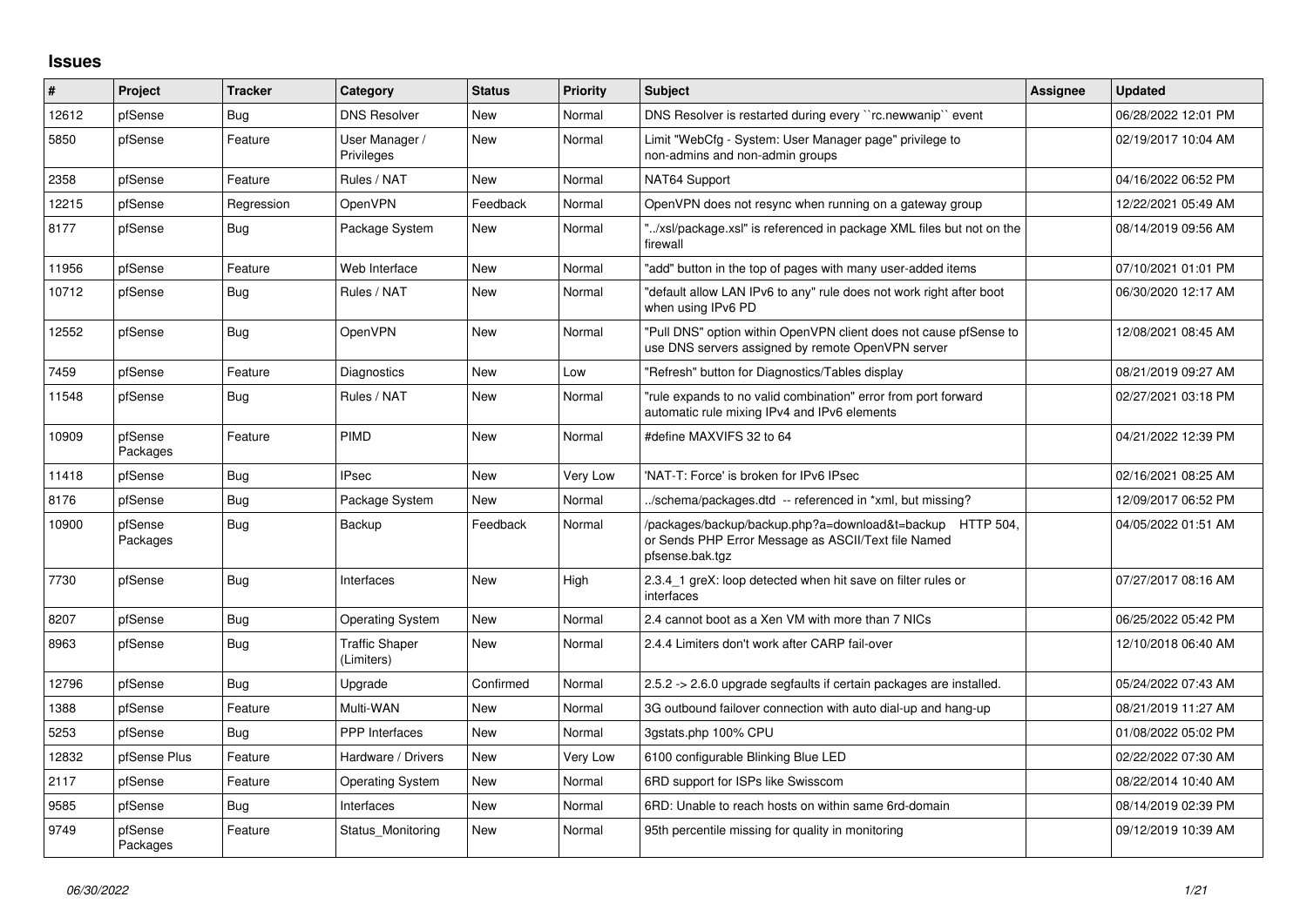| #     | Project             | <b>Tracker</b> | Category              | <b>Status</b> | <b>Priority</b> | Subject                                                                                                             | <b>Assignee</b> | <b>Updated</b>      |
|-------|---------------------|----------------|-----------------------|---------------|-----------------|---------------------------------------------------------------------------------------------------------------------|-----------------|---------------------|
| 7899  | pfSense             | Bug            | Traffic Shaper (ALTQ) | New           | Normal          | a floating 'match' rule on LAN does not put traffic from a broswer on<br>a clientpc into a shaper queue             |                 | 09/28/2017 09:16 AM |
| 1924  | pfSense             | Feature        | <b>Captive Portal</b> | New           | Normal          | Ability of CP's allowed IP addresses to use aliases                                                                 |                 | 07/26/2018 04:28 AM |
| 12665 | pfSense             | Feature        | Rules / NAT           | <b>New</b>    | Normal          | Ability to add custom pf rules from the GUI                                                                         |                 | 01/07/2022 09:30 AM |
| 7405  | pfSense             | Feature        | DHCP (IPv4)           | New           | Normal          | Ability to add dhcp host reservations from "Diagnostics -> ARP<br>table"                                            |                 | 10/12/2020 08:22 AM |
| 8532  | pfSense             | Feature        | OpenVPN               | New           | Low             | Ability to add metric to pushed routes                                                                              |                 | 05/22/2018 07:45 AM |
| 8236  | pfSense             | Feature        | <b>DNS Resolver</b>   | New           | Normal          | Ability to configure "forward-first" and "forward-host" options for<br>more robust domain overrides in DNS Resolver |                 | 12/26/2017 01:26 AM |
| 2218  | pfSense             | Feature        | CARP                  | <b>New</b>    | Normal          | Ability to delay CARP master status at boot time                                                                    |                 | 03/03/2021 11:57 AM |
| 855   | pfSense             | Feature        | Multi-WAN             | New           | Normal          | Ability to selectively kill states on gateways recovery                                                             |                 | 03/11/2022 08:30 AM |
| 7495  | pfSense             | Feature        | <b>DNS Resolver</b>   | New           | Low             | Ability to set TTL for local for Unbound host overrides and dhcp<br>leases                                          |                 | 03/06/2018 09:46 AM |
| 628   | pfSense             | Feature        | Web Interface         | New           | Low             | Ability to specify listen IP address of management services (SSH,<br>web interface)                                 |                 | 07/09/2021 01:21 PM |
| 9725  | pfSense<br>Packages | Feature        | <b>ACME</b>           | New           | Very Low        | Ability to use template variables in acme package                                                                   |                 | 09/04/2019 07:12 AM |
| 3185  | pfSense             | Feature        | DHCP (IPv6)           | New           | Normal          | Accommodate a DHCPv6 failover-like mechanism                                                                        |                 | 11/24/2017 10:44 AM |
| 8213  | pfSense<br>Packages | Bug            | haproxy               | New           | Normal          | acl src file not populated from alias                                                                               |                 | 12/21/2017 02:02 PM |
| 9299  | pfSense<br>Packages | Feature        | <b>ACME</b>           | New           | Normal          | ACME package : Automate add/remove firewall rule for port<br>forwarding                                             |                 | 01/30/2019 10:09 PM |
| 9833  | pfSense<br>Packages | Feature        | <b>ACME</b>           | New           | Normal          | ACME: add ability to use custom ACME server                                                                         |                 | 04/07/2022 11:31 AM |
| 8560  | pfSense<br>Packages | Bug            | <b>ACME</b>           | New           | Normal          | ACME: can't update DNS records in DNSMadeEasy registar for<br>several domains with different API keys/ids           |                 | 06/08/2018 01:28 PM |
| 8285  | pfSense             | Bug            | Web Interface         | New           | Normal          | Actions on stale data may result in catastrophic results                                                            |                 | 01/16/2018 08:08 PM |
| 12570 | pfSense Docs        | Correction     | General               | New           | Normal          | Active appliance list missing 6100                                                                                  |                 | 12/06/2021 11:41 AM |
| 13136 | pfSense<br>Packages | Feature        | pfBlockerNG           | New           | Normal          | Add crypt0rr DNS-over-HTTPS (DOH) provider list feeds                                                               |                 | 05/07/2022 02:27 AM |
| 96    | pfSense             | Feature        | Rules / NAT           | New           | Normal          | Add "All local networks" to source and destination drop down boxen<br>in firewall rules                             |                 | 02/06/2016 04:53 AM |
| 8224  | pfSense<br>Packages | Feature        | FreeRADIUS            | New           | Normal          | Add "OU" field to FreeRADIUS page                                                                                   |                 | 02/21/2018 12:53 AM |
| 12162 | pfSense Docs        | Todo           | Products              | New           | Normal          | Add "usb reset" as possible solution for non-booting flash drives on<br>the SG-1100                                 |                 | 10/07/2021 02:19 PM |
| 12025 | pfSense             | Todo           | Web Interface         | New           | Very Low        | Add 1:1 Validation to Notify Someone They are 1:1 NAT'ing an<br>Interface Address                                   |                 | 06/11/2021 10:05 AM |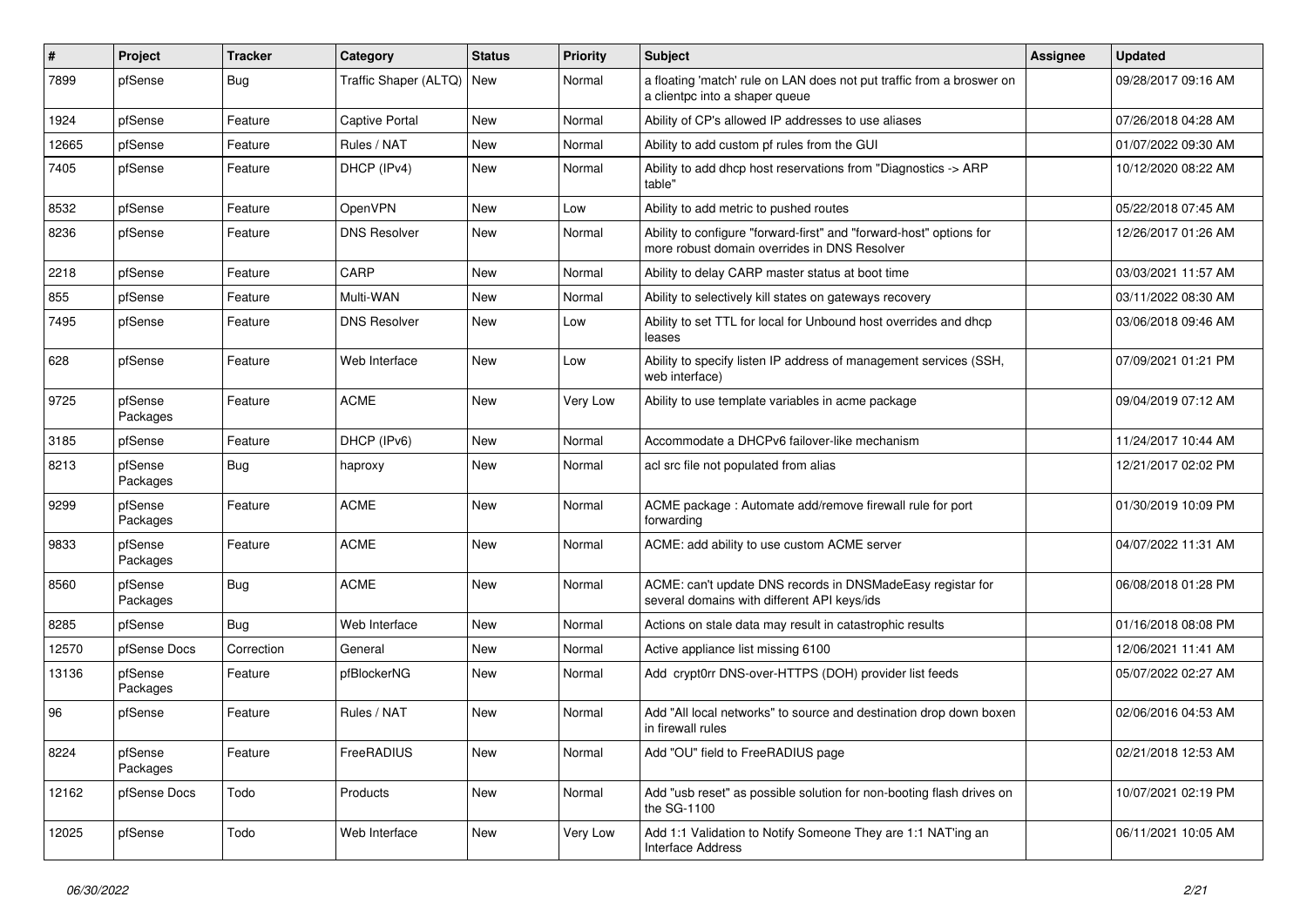| $\vert$ # | Project             | <b>Tracker</b> | Category                | <b>Status</b>                 | <b>Priority</b> | <b>Subject</b>                                                                               | <b>Assignee</b> | <b>Updated</b>      |
|-----------|---------------------|----------------|-------------------------|-------------------------------|-----------------|----------------------------------------------------------------------------------------------|-----------------|---------------------|
| 12546     | pfSense Plus        | Feature        | Authentication          | New                           | Normal          | Add 2FA Support to pfSense Plus Local Database Authentication                                |                 | 06/25/2022 05:30 PM |
| 5474      | pfSense             | Feature        | Interfaces              | New                           | Normal          | Add 802.1x configuration to wired interfaces.                                                |                 | 03/16/2016 04:32 PM |
| 4776      | pfSense             | Feature        | <b>Wireless</b>         | New                           | Normal          | Add 802.1x dynamic vlan support                                                              |                 | 10/02/2020 07:42 AM |
| 7888      | pfSense             | Feature        | Package System          | New                           | Normal          | Add a button in package manager GUI to upgrade all packages                                  |                 | 09/28/2017 05:50 AM |
| 7761      | pfSense             | Feature        | Rules / NAT             | New                           | Normal          | Add a way to match on IPv6 proto=0 (hop-by-hop header extension)                             |                 | 08/13/2019 03:49 PM |
| 6917      | pfSense             | Feature        | Upgrade                 | New                           | Normal          | Add ability to choose from what IP/IFACE you search for updates                              |                 | 11/11/2016 09:51 AM |
| 6038      | pfSense             | Feature        | Interfaces              | New                           | Normal          | Add ability to configure which interface is chosen for defining<br>hostname IP in /etc/hosts |                 | 07/07/2017 09:56 AM |
| 12190     | pfSense             | Feature        | Rules / NAT             | New                           | Normal          | Add ability to reference ipv6 prefix in firewall rules and aliases                           |                 | 08/05/2021 01:47 PM |
| 12551     | pfSense             | Feature        | <b>DNS Resolver</b>     | New                           | Low             | Add ability to set DNS resolver search domain list                                           |                 | 12/01/2021 11:18 AM |
| 11156     | pfSense<br>Packages | Feature        | pfBlockerNG             | New                           | Normal          | Add an option include subdomains for the noAAAA feature                                      |                 | 12/11/2020 10:19 AM |
| 12300     | pfSense             | Feature        | Hardware / Drivers      | New                           | Normal          | Add Aquantia Atlantic driver to pfsense                                                      |                 | 09/14/2021 06:49 AM |
| 13304     | pfSense             | Feature        | Traffic Shaper (ALTQ)   | <b>Pull Request</b><br>Review | Normal          | Add Broadcom Netextreme II (bxe) to the altg capable check                                   |                 | 06/28/2022 12:01 PM |
| 10466     | pfSense<br>Packages | Feature        | Suricata                | New                           | Low             | Add checkbox to Suricata blocked host view to resolve all resolvable<br>IP's automatically   |                 | 02/02/2022 06:04 PM |
| 12564     | pfSense             | Feature        | Aliases / Tables        | New                           | Low             | add column to show that an Alias is in use by or not                                         |                 | 12/04/2021 07:25 PM |
| 10962     | pfSense             | Feature        | Dynamic DNS             | New                           | Normal          | Add Cpanel support for Dynamic DNS Clients                                                   |                 | 12/28/2020 01:56 PM |
| 9912      | pfSense<br>Packages | Feature        | ntop                    | New                           | Normal          | add custom DPI to ntopng                                                                     |                 | 11/18/2019 10:57 AM |
| 10395     | pfSense             | Feature        | Dashboard               | New                           | Low             | Add Dashboard System Information support for more PC Engines<br>APU boards                   |                 | 02/17/2022 01:02 AM |
| 12097     | pfSense<br>Packages | Feature        | pfBlockerNG             | New                           | Normal          | Add dnsbl and geoip logs to system log                                                       |                 | 07/06/2021 01:25 PM |
| 12805     | pfSense Docs        | New Content    | General                 | New                           | Very Low        | Add documentation about what triggers a notfication                                          |                 | 02/15/2022 05:10 PM |
| 11369     | pfSense             | Feature        | <b>Operating System</b> | New                           | Low             | add Enabling IPv6 Source Address Validation support                                          |                 | 02/04/2021 10:03 AM |
| 3899      | pfSense             | Feature        | Web Interface           | New                           | Normal          | Add feature to allow reordering of <package> items in config.xml</package>                   |                 | 09/27/2014 04:40 PM |
| 13201     | pfSense<br>Packages | Feature        | pfBlockerNG             | New                           | Normal          | Add FireHol Security IP Feeds                                                                |                 | 05/23/2022 06:34 AM |
| 12465     | pfSense<br>Packages | Feature        | haproxy                 | New                           | Normal          | Add forwardfor advanced usecases                                                             |                 | 10/16/2021 07:35 PM |
| 7720      | pfSense             | Feature        | Hardware / Drivers      | New                           | Normal          | Add general watchdog kernel modules (like ichwd) and watchdogd<br>support in the GUI.        |                 | 08/19/2019 01:20 PM |
| 8372      | pfSense             | Feature        | Logging                 | New                           | Normal          | add gui setting to adjust refresh rate for dynamic firewall logs                             |                 | 08/14/2019 10:31 AM |
| 4628      | pfSense             | Feature        | Web Interface           | New                           | Normal          | Add GUI to manage loader tunables (e.g. loader.conf.local)                                   |                 | 09/16/2015 04:28 PM |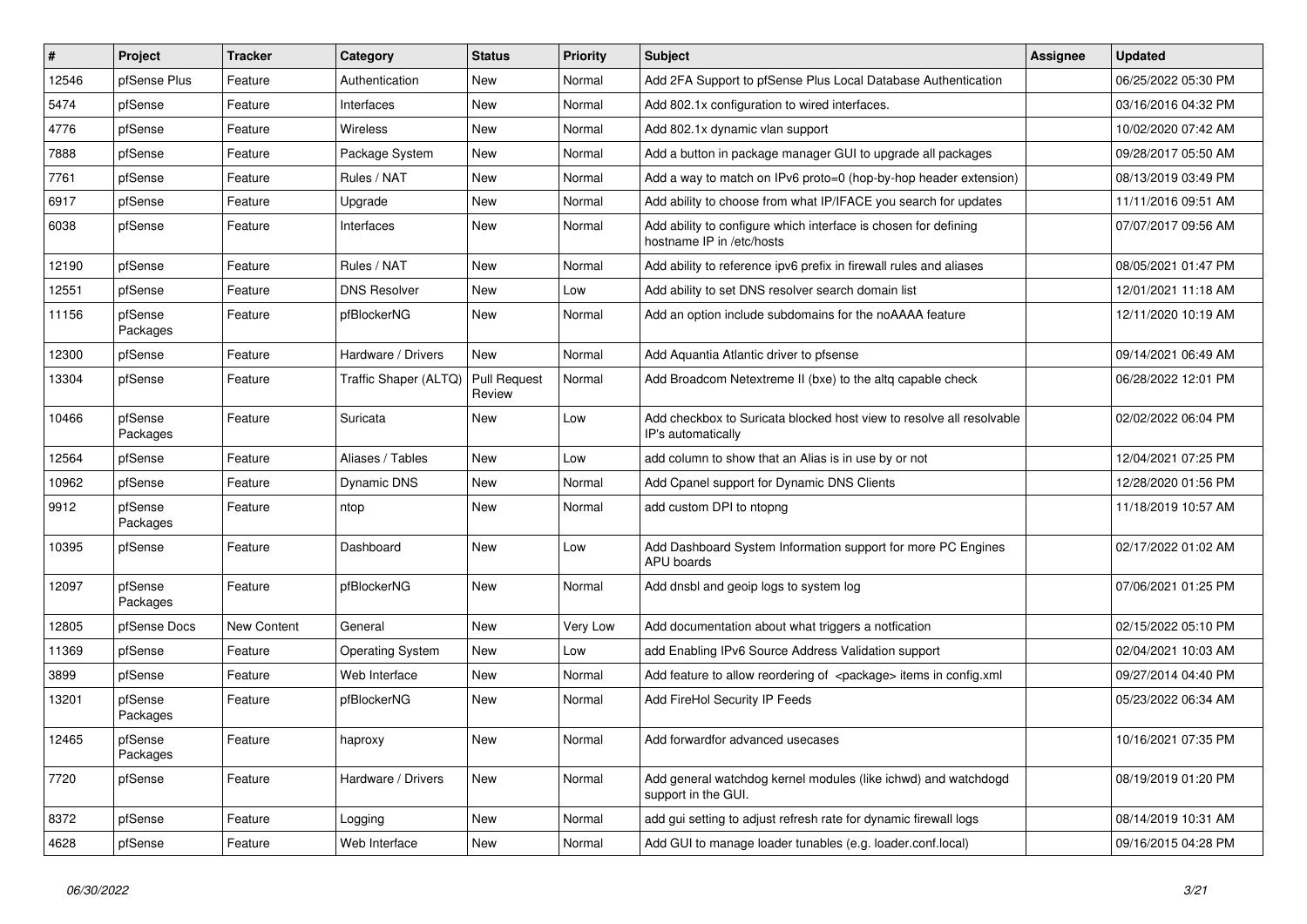| #     | Project             | <b>Tracker</b> | Category                    | <b>Status</b> | <b>Priority</b> | <b>Subject</b>                                                                                      | <b>Assignee</b> | <b>Updated</b>      |
|-------|---------------------|----------------|-----------------------------|---------------|-----------------|-----------------------------------------------------------------------------------------------------|-----------------|---------------------|
| 13244 | pfSense             | Feature        | Web Interface               | New           | Normal          | Add help text under Timezone settings in the GUI                                                    |                 | 06/03/2022 01:00 PM |
| 6412  | pfSense             | Feature        | <b>Operating System</b>     | <b>New</b>    | Normal          | Add includedir directive for /var/etc/xinet.d to xinetd configuration                               |                 | 08/13/2019 01:23 PM |
| 12711 | pfSense<br>Packages | Feature        | Telegraf                    | New           | Normal          | Add InfluxDB V2 support                                                                             |                 | 01/21/2022 02:54 AM |
| 746   | pfSense             | Feature        | Rules / NAT                 | New           | Normal          | Add interface group to source/dest drop downs                                                       |                 | 07/19/2010 05:10 PM |
| 12459 | pfSense             | Todo           | <b>Virtual IP Addresses</b> | New           | Normal          | Add IP Alias subnet input validation                                                                |                 | 10/15/2021 09:35 AM |
| 7626  | pfSense             | Feature        | Interfaces                  | New           | Normal          | Add IPoE support for WAN                                                                            |                 | 01/01/2022 12:31 AM |
| 9798  | pfSense<br>Packages | Feature        | pfBlockerNG                 | New           | Normal          | add ipv4 and ipv6 dnscrypt-resolvers feeds                                                          |                 | 10/14/2021 09:48 AM |
| 11703 | pfSense<br>Packages | Feature        | <b>FRR</b>                  | New           | Normal          | add Krill and Routinator support BGP RPKI                                                           |                 | 03/18/2021 07:47 PM |
| 12370 | pfSense             | Feature        | Rules / NAT                 | New           | Low             | Add limiters to Queue column on firewall rule list                                                  |                 | 09/14/2021 07:37 AM |
| 5307  | pfSense             | Feature        | <b>RRD Graphs</b>           | New           | Low             | Add logarithmic scale option to RRD graphs                                                          |                 | 10/14/2015 07:37 AM |
| 1136  | pfSense             | Feature        | Rules / NAT                 | <b>New</b>    | Normal          | Add logic to automatically avoid route-to for static route networks                                 |                 | 10/09/2018 05:11 AM |
| 12860 | pfSense<br>Packages | Feature        | New Package<br>Request      | <b>New</b>    | Normal          | add mmc-utils package to all images                                                                 |                 | 02/24/2022 07:18 AM |
| 8099  | pfSense<br>Packages | Feature        | Telegraf                    | New           | Normal          | Add more configuration flexibility to Telegraf                                                      |                 | 08/13/2019 09:39 AM |
| 8558  | pfSense             | Feature        | Web Interface               | New           | Normal          | Add more table sorting in various UI pages                                                          |                 | 08/21/2019 09:14 AM |
| 290   | pfSense             | Feature        | Multi-WAN                   | New           | Low             | Add Multi-WAN awareness to UPnP                                                                     |                 | 01/06/2016 05:24 PM |
| 753   | pfSense             | Feature        | OpenVPN                     | New           | Normal          | Add OpenVPN foreign option support                                                                  |                 | 09/02/2019 10:38 AM |
| 13009 | pfSense             | Feature        | OpenVPN                     | New           | Normal          | Add option for multiple remote addresses to OpenVPN Client                                          |                 | 03/31/2022 12:42 PM |
| 7800  | pfSense             | Feature        | Logging                     | New           | Normal          | Add option for state logging                                                                        |                 | 08/13/2019 03:51 PM |
| 7686  | pfSense<br>Packages | Feature        | haproxy                     | New           | Normal          | Add option in HAProxy to configure SSL defaults based on the<br>Mozilla SSL Configuration Generator |                 | 08/16/2019 01:09 PM |
| 11056 | pfSense             | Feature        | Interfaces                  | <b>New</b>    | Normal          | Add option to disable flow-control on interfaces in GUI                                             |                 | 11/11/2020 04:41 PM |
| 4098  | pfSense             | Feature        | Authentication              | New           | Normal          | Add option to force a password change on login                                                      |                 | 08/21/2019 10:31 AM |
| 12329 | pfSense<br>Packages | Feature        | Avahi                       | <b>New</b>    | Normal          | Add optional floating firewall rules for IPv4 and IPv6                                              |                 | 02/09/2022 04:43 PM |
| 8330  | pfSense             | Feature        | DHCP (IPv4)                 | New           | Normal          | add options for ddns-local-address statements                                                       |                 | 04/27/2021 12:31 PM |
| 3882  | pfSense             | Feature        | Web Interface               | New           | Normal          | Add OUI database to the base system, remove dependency on<br>nmap                                   |                 | 03/08/2018 06:44 PM |
| 10547 | pfSense<br>Packages | Feature        | New Package<br>Request      | New           | Normal          | Add package addrwatch. Addrwatch is like arpwatch but works with<br>ipv4 and ipv6                   |                 | 05/11/2020 09:20 AM |
| 9315  | pfSense<br>Packages | Feature        | New Package<br>Request      | New           | Normal          | Add Package: dnscrypt-proxy                                                                         |                 | 03/05/2021 02:38 AM |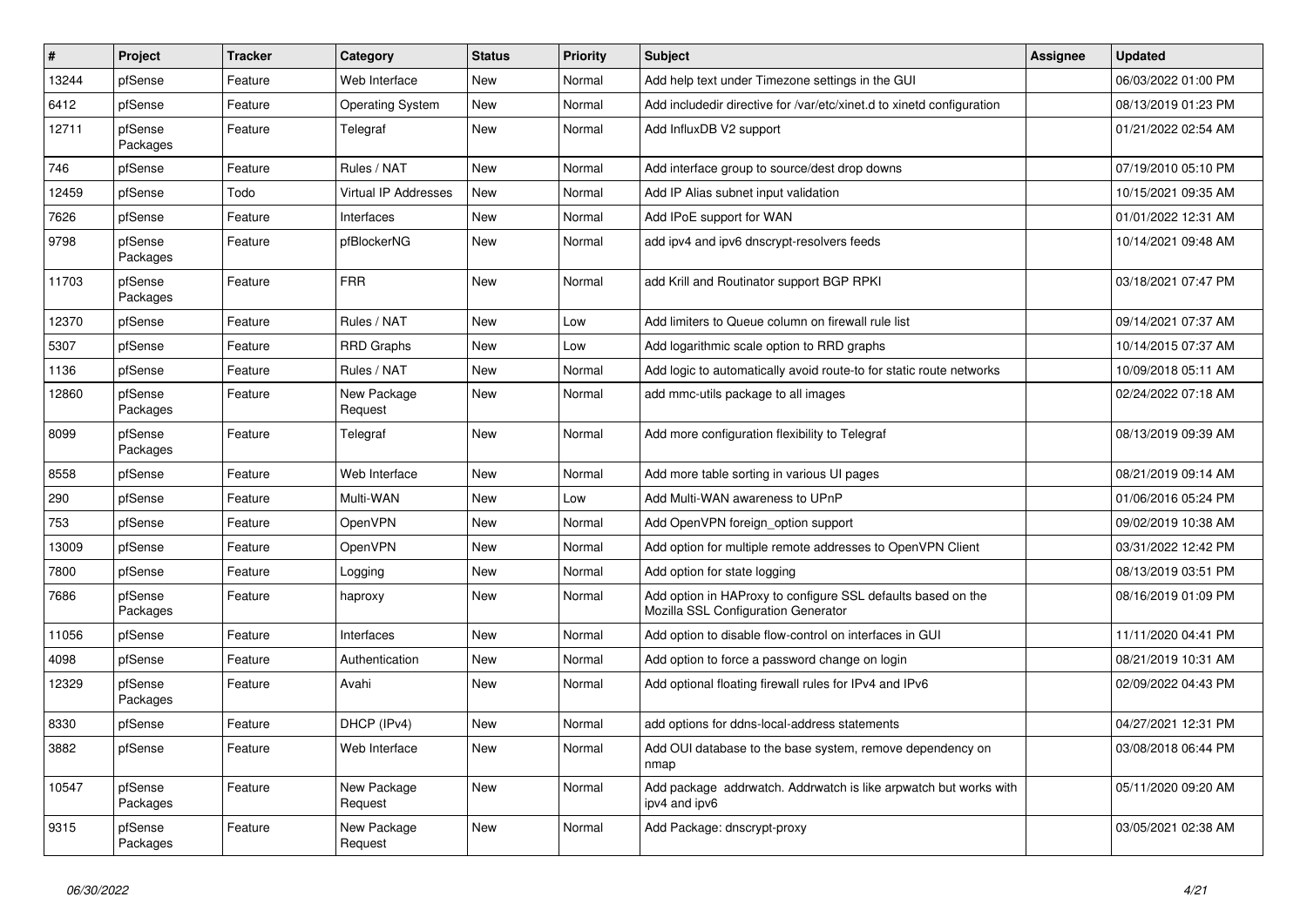| $\sharp$ | Project             | <b>Tracker</b> | Category                | <b>Status</b>                 | <b>Priority</b> | <b>Subject</b>                                                                               | <b>Assignee</b> | <b>Updated</b>      |
|----------|---------------------|----------------|-------------------------|-------------------------------|-----------------|----------------------------------------------------------------------------------------------|-----------------|---------------------|
| 2771     | pfSense             | Feature        | Rules / NAT             | New                           | Normal          | Add packet tracing simulator                                                                 |                 | 08/13/2019 12:24 PM |
| 10839    | pfSense             | Feature        | Traffic Shaper (ALTQ)   | <b>New</b>                    | Normal          | Add popular messengers to the Traffic Shaper Wizard                                          |                 | 08/18/2020 10:07 AM |
| 5360     | pfSense             | Feature        | UPnP/NAT-PMP            | New                           | Normal          | Add possibility to configure independent "UPnP & NAT-PMP"<br>instances                       |                 | 10/31/2015 04:25 AM |
| 8216     | pfSense<br>Packages | Feature        | Telegraf                | New                           | Normal          | Add prometheus output for telegraf                                                           |                 | 09/09/2020 05:33 AM |
| 6804     | pfSense             | Feature        | Diagnostics             | New                           | Very Low        | Add row counter into Diagnostics -> Edit File                                                |                 | 08/20/2019 03:44 PM |
| 9060     | pfSense             | Feature        | Logging                 | <b>New</b>                    | Normal          | add rule name filtering field for firewall log viewer                                        |                 | 08/14/2019 12:38 PM |
| 4997     | pfSense             | Feature        | Rules / NAT             | New                           | Normal          | Add setting option to choose default log action for new firewall rules                       |                 | 08/20/2019 03:29 PM |
| 9044     | pfSense<br>Packages | Feature        | New Package<br>Request  | New                           | Normal          | Add SoftEther                                                                                |                 | 11/02/2019 10:51 AM |
| 9222     | pfSense             | Feature        | Authentication          | New                           | Normal          | Add sshguard log when release an IP                                                          |                 | 08/14/2019 01:00 PM |
| 13058    | pfSense             | Todo           | Rules / NAT             | New                           | Normal          | Add static routes and directly connected networks back to policy<br>route negation rules     |                 | 04/13/2022 08:05 AM |
| 5525     | pfSense             | Feature        | OpenVPN                 | New                           | Normal          | Add static routes for OpenVPN client remote peer addresses when<br>using non-default WANs    |                 | 11/25/2015 08:44 AM |
| 12507    | pfSense<br>Packages | Bug            | softflowd               | <b>Pull Request</b><br>Review | Normal          | Add support for bi-directional flows in softflowd                                            |                 | 11/11/2021 03:53 AM |
| 13296    | pfSense             | Feature        | DHCP (IPv6)             | New                           | Normal          | Add support for DHCP6 OPTION_PD_EXCLUDE (RFC 6603)                                           |                 | 06/24/2022 10:10 PM |
| 12286    | pfSense<br>Packages | Bug            | FreeRADIUS              | New                           | Normal          | Add support for ntlm auth in LDAP                                                            |                 | 08/20/2021 08:27 AM |
| 13260    | pfSense             | Feature        | Authentication          | New                           | Normal          | Add support for OpenVPN static-challenge                                                     |                 | 06/09/2022 02:04 PM |
| 10600    | pfSense<br>Packages | Feature        | pfBlockerNG             | New                           | Normal          | Add support for pfBlockerNG "Action list" feature                                            |                 | 08/10/2020 02:39 AM |
| 11931    | pfSense<br>Packages | Feature        | <b>ACME</b>             | New                           | Normal          | Add support for validating a domain's ownership via Google Cloud<br>Cloud DNS                |                 | 02/15/2022 03:18 AM |
| 9238     | pfSense<br>Packages | Feature        | New Package<br>Request  | New                           | Normal          | Add support for Zerotier                                                                     |                 | 05/17/2021 01:58 PM |
| 12139    | pfSense             | Feature        | <b>DNS Forwarder</b>    | New                           | Normal          | Add support in for specifying a DNSMASQ configuration file                                   |                 | 07/16/2021 09:45 PM |
| 10223    | pfSense             | Feature        | Interfaces              | New                           | Normal          | Add the ability to create additional loopback interfaces                                     |                 | 12/15/2020 04:35 PM |
| 12521    | pfSense             | Feature        | <b>Operating System</b> | New                           | Very Low        | Add the BBR2, QUIC, RACK Congestion Control (CC) protocols                                   |                 | 11/15/2021 07:40 AM |
| 7922     | pfSense             | Feature        | Rules / NAT             | New                           | Normal          | Add the option to select the ISP IPv6 Delegated Prefix as a<br>destination in firewall rules |                 | 10/10/2017 06:36 PM |
| 12882    | pfSense<br>Packages | Feature        | pfBlockerNG             | Feedback                      | Normal          | Add the option to specify CURLOPT INTERFACE in pfBlockerNG<br>IPv4/IPv6 lists                |                 | 03/24/2022 11:16 AM |
| 12676    | pfSense             | Feature        | Rules / NAT             | New                           | Normal          | Add the Tagged option on the Port Forward rules edit page                                    |                 | 01/11/2022 05:52 AM |
| 4374     | pfSense             | Feature        | Notifications           | New                           | Low             | Add timestamps to notification e-mails                                                       |                 | 02/05/2015 12:43 AM |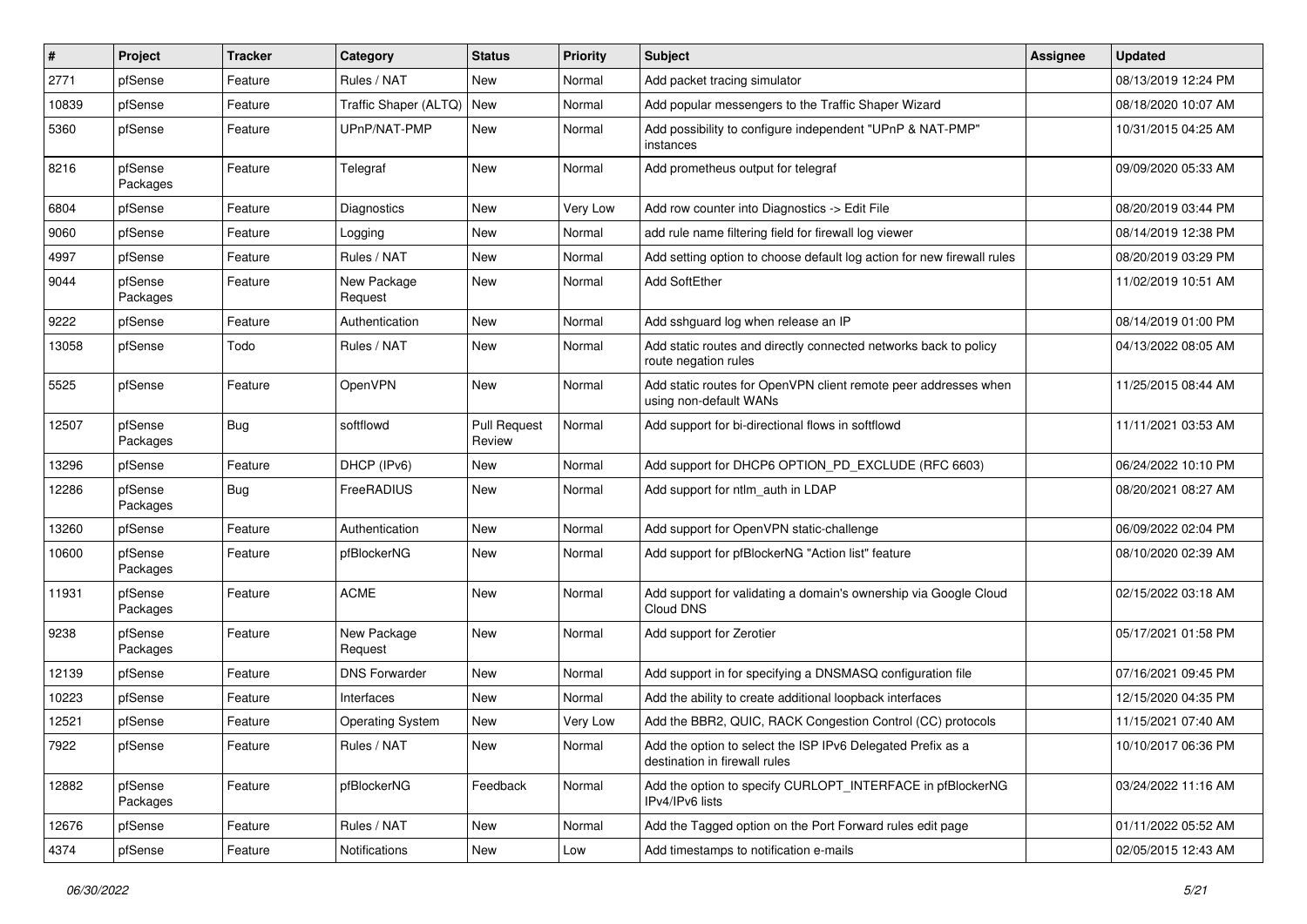| #     | Project             | <b>Tracker</b>     | Category                 | <b>Status</b> | <b>Priority</b> | <b>Subject</b>                                                                                                   | <b>Assignee</b> | <b>Updated</b>      |
|-------|---------------------|--------------------|--------------------------|---------------|-----------------|------------------------------------------------------------------------------------------------------------------|-----------------|---------------------|
| 10514 | pfSense             | Feature            | Web Interface            | <b>New</b>    | Normal          | Add to every page an unparsed Notes field for administrative<br>reference                                        |                 | 04/30/2020 06:32 PM |
| 9800  | pfSense             | Feature            | Hardware / Drivers       | New           | Normal          | Add toggle for net.isr.dispatch=deferred in GUI                                                                  |                 | 09/29/2019 06:18 AM |
| 7181  | pfSense             | Feature            | Rules / NAT              | New           | Low             | Add Top and Add Bottom on Seperator                                                                              |                 | 08/21/2019 08:55 AM |
| 13311 | pfSense Docs        | <b>New Content</b> | Troubleshooting          | New           | High            | Add troubleshooting tips for ZFS boot issues                                                                     |                 | 06/28/2022 11:04 AM |
| 9591  | pfSense             | Feature            | Rules / NAT              | New           | Normal          | Add under firewall rules a search box                                                                            |                 | 08/14/2019 02:39 PM |
| 12457 | pfSense Docs        | Todo               | Packages                 | New           | Very Low        | Add UPS Configuration Recipes for apcupsd and nut UPS<br>Packages with Common Brand Units                        |                 | 10/18/2021 08:37 AM |
| 7852  | pfSense             | Feature            | <b>DNS Resolver</b>      | New           | Normal          | Add views support to Unbound GUI                                                                                 |                 | 09/11/2017 12:26 PM |
| 8161  | pfSense<br>Packages | Feature            | FreeRADIUS               | <b>New</b>    | Very Low        | Add virtual server support to FreeRadius                                                                         |                 | 12/05/2017 01:57 PM |
| 12905 | pfSense             | Bug                | Web Interface            | New           | Normal          | Add VLAN Re-assignment to Import Interface Mismatch Wizard                                                       |                 | 03/07/2022 08:05 AM |
| 11732 | pfSense Plus        | Feature            | Hardware / Drivers       | New           | Normal          | Add VXLAN Support to pfSense Plus                                                                                |                 | 03/15/2022 02:35 AM |
| 11280 | pfSense             | Todo               | WireGuard                | New           | Normal          | Add WireGuard to ALTQ list                                                                                       |                 | 04/27/2021 12:32 PM |
| 12859 | pfSense<br>Packages | Feature            | Zabbix                   | New           | Normal          | Add Zabbix 6.0 LTS (agent and proxy) packages                                                                    |                 | 02/23/2022 07:11 AM |
| 10265 | pfSense<br>Packages | <b>Bug</b>         | <b>Notes</b>             | New           | Very Low        | Adding a Note with malformed title will force system restore                                                     |                 | 02/27/2020 10:12 AM |
| 11410 | pfSense<br>Packages | Feature            | New Package<br>Request   | New           | Normal          | adding bpytop (former Bashtop)                                                                                   |                 | 07/26/2021 12:33 PM |
| 6517  | pfSense             | Bug                | <b>IPsec</b>             | Confirmed     | Normal          | Adding mobile IPsec phase 2 entries requires restart of strongswan                                               |                 | 06/21/2016 11:04 PM |
| 12658 | pfSense<br>Packages | Feature            | darkstat                 | <b>New</b>    | Normal          | Adding prometheus metrics to darkstat                                                                            |                 | 05/27/2022 09:44 PM |
| 4899  | pfSense             | Feature            | DHCP (IPv4)              | <b>New</b>    | Normal          | Additional BOOTP/DHCP Options should allow a force option                                                        |                 | 01/02/2018 02:24 PM |
| 790   | pfSense             | Feature            | <b>Operating System</b>  | New           | Normal          | Advanced options for dnsclient (resolv.conf)                                                                     |                 | 04/21/2022 12:39 PM |
| 13074 | pfSense Plus        | Bug                | Cryptographic<br>Modules | New           | Normal          | AES-GCM with SafeXcel on Netgate 2100 causes MBUF overload                                                       |                 | 06/12/2022 11:14 AM |
| 9654  | pfSense             | Bug                | <b>DNS Resolver</b>      | New           | Normal          | After reboot, the DNS resolver must be restarted before it will<br>advertise the ipv6 DNS address of the router. |                 | 11/20/2020 03:12 AM |
| 11493 | pfSense<br>Packages | <b>Bug</b>         | Zabbix                   | New           | Very Low        | After upgrade zabbix proxy wont start                                                                            |                 | 02/21/2021 05:31 AM |
| 12708 | pfSense             | <b>Bug</b>         | Aliases / Tables         | <b>New</b>    | Normal          | alias with non resolving DNS entry breaks underlying pf table                                                    |                 | 02/20/2022 06:13 PM |
| 4195  | pfSense             | Feature            | Aliases / Tables         | <b>New</b>    | Low             | Aliases: sections                                                                                                |                 | 08/21/2019 11:01 AM |
| 6457  | pfSense             | Feature            | Installer                | New           | Normal          | Allow ability to configure AWS EC2 AMI via userdata                                                              |                 | 09/21/2020 02:54 PM |
| 946   | pfSense             | Feature            | <b>IPsec</b>             | New           | Normal          | Allow aliases to be used to define IPsec phase 2 networks                                                        |                 | 04/21/2022 12:39 PM |
| 4989  | pfSense             | Feature            | <b>IPsec</b>             | New           | Normal          | Allow all valid strongswan remote gateway options in gui                                                         |                 | 08/20/2015 02:57 PM |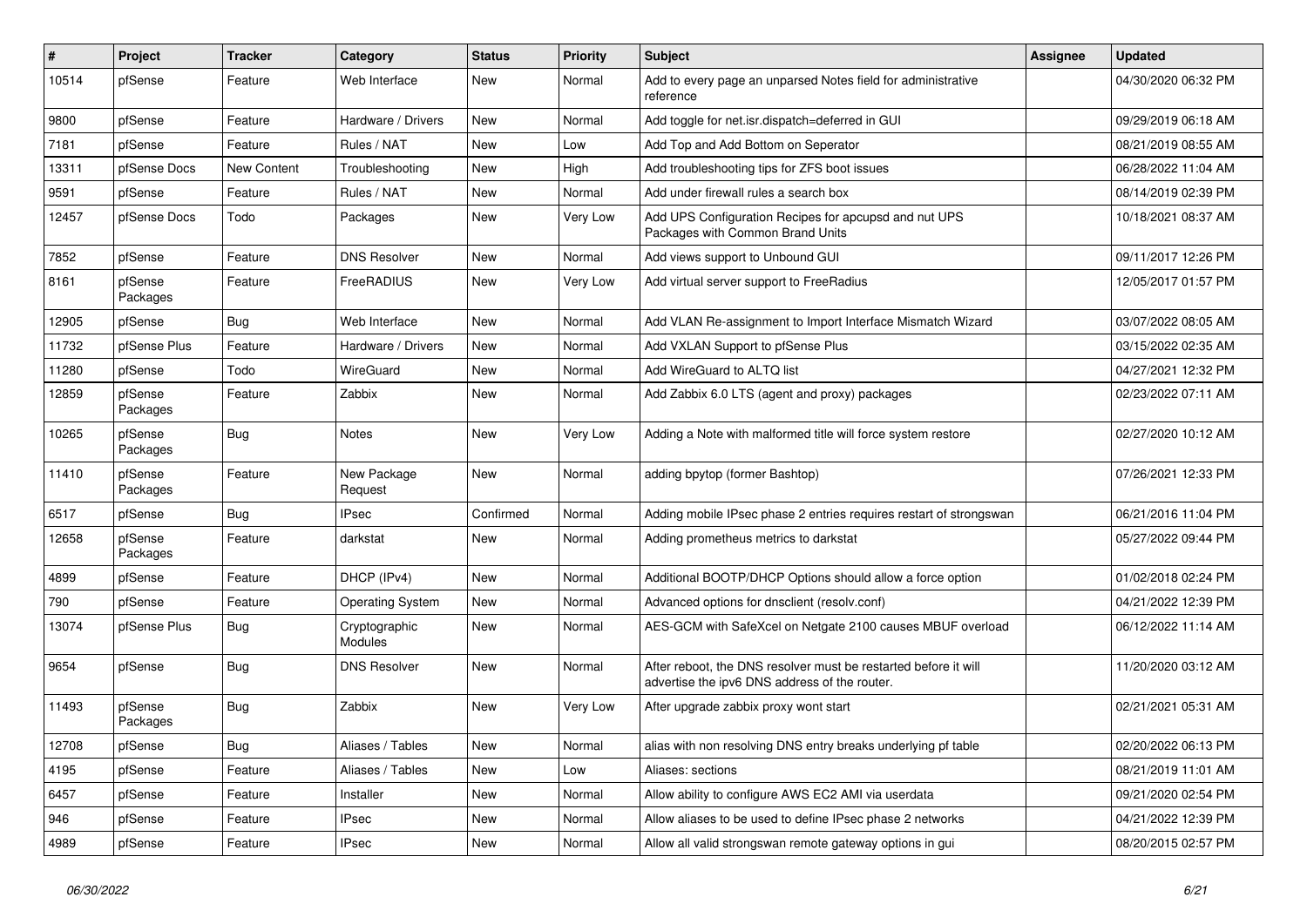| #     | Project             | <b>Tracker</b> | Category              | <b>Status</b> | <b>Priority</b> | Subject                                                                              | <b>Assignee</b> | <b>Updated</b>      |
|-------|---------------------|----------------|-----------------------|---------------|-----------------|--------------------------------------------------------------------------------------|-----------------|---------------------|
| 3862  | pfSense             | Feature        | <b>IGMP Proxy</b>     | New           | Normal          | Allow configuration of IGMP proxy's 'quickleave' parameter from the<br>web interface |                 | 04/05/2016 03:24 AM |
| 3552  | pfSense             | Feature        | <b>PPP</b> Interfaces | New           | Normal          | Allow configuring link keep-alive value in PPP                                       |                 | 05/14/2014 10:26 AM |
| 12736 | pfSense<br>Packages | Feature        | pfBlockerNG           | New           | Low             | Allow custom cron intervals                                                          |                 | 01/30/2022 08:55 PM |
| 12600 | pfSense             | Feature        | Aliases / Tables      | New           | Normal          | allow custom mask for a network alias created from a FQDN                            |                 | 12/15/2021 10:50 AM |
| 11927 | pfSense             | Feature        | DHCP (IPv4)           | Feedback      | Normal          | Allow DHCP not to serve a gateway - small fix                                        |                 | 01/03/2022 04:17 PM |
| 6776  | pfSense             | Feature        | Rules / NAT           | New           | Normal          | Allow disabling of "filter rule association" by default                              |                 | 08/17/2021 10:56 AM |
| 9063  | pfSense             | Feature        | Dynamic DNS           | New           | Normal          | Allow dynamic DNS client entry to specify which Check IP service to<br>use           |                 | 10/24/2018 11:53 AM |
| 3623  | pfSense             | Feature        | Package System        | New           | Normal          | Allow each package to choose if it is restarted on interface events                  |                 | 04/26/2014 01:00 PM |
| 5825  | pfSense             | Feature        | Authentication        | <b>New</b>    | Normal          | Allow EAP-RADIUS for authentication servers                                          |                 | 08/21/2019 10:32 AM |
| 4501  | pfSense             | Feature        | <b>Notifications</b>  | New           | Normal          | Allow email report to send multiple destination                                      |                 | 02/06/2016 04:07 AM |
| 7691  | pfSense<br>Packages | Feature        | Squid                 | New           | Normal          | Allow for custom icap services for squid                                             |                 | 08/24/2017 03:16 AM |
| 5629  | pfSense             | Bug            | <b>IPsec</b>          | New           | Normal          | Allow for IPsec configuration using certs without a CA                               |                 | 12/31/2021 05:21 PM |
| 4165  | pfSense             | Feature        | Rules / NAT           | New           | Low             | Allow for security zones when defining interfaces and firewall rules.                |                 | 02/06/2016 04:35 AM |
| 4234  | pfSense             | Feature        | <b>IPsec</b>          | Assigned      | Low             | allow for strict user <> cn validation of mobile ipsec users when<br>using rsa+xauth |                 | 01/24/2017 06:11 AM |
| 8769  | pfSense<br>Packages | Feature        | FreeRADIUS            | <b>New</b>    | Normal          | Allow FreeRADIUS users to change their own Passwords and Pins                        |                 | 10/11/2018 11:34 AM |
| 6796  | pfSense             | Feature        | Interfaces            | New           | Normal          | Allow hostnames as GRE and GIF endpoints                                             |                 | 08/13/2019 02:35 PM |
| 7971  | pfSense             | Feature        | <b>Captive Portal</b> | New           | Normal          | Allow import, export and synchronization of MACs under Captive<br>Portal service     |                 | 10/19/2017 04:56 AM |
| 1268  | pfSense             | Feature        | Certificates          | New           | Normal          | Allow mass renewing of certs                                                         |                 | 11/01/2019 03:17 PM |
| 6956  | pfSense             | Feature        | <b>Captive Portal</b> | New           | Normal          | Allow more control over concurrent logins                                            |                 | 11/23/2016 12:01 PM |
| 371   | pfSense             | Feature        | Rules / NAT           | New           | Normal          | Allow moving of bogon and RFC 1918 rules                                             |                 | 02/06/2016 04:53 AM |
| 10890 | pfSense             | Feature        | Interfaces            | New           | Normal          | Allow multiple assigned interfaces to track status of a single switch<br>port        |                 | 09/14/2020 07:20 AM |
| 11438 | pfSense             | Feature        | Hardware / Drivers    | New           | Low             | Allow multiple cryptographic accelerator modules to be loaded at the<br>same time    |                 | 02/18/2021 12:40 PM |
| 6604  | pfSense             | Feature        | <b>NTPD</b>           | New           | Normal          | Allow NTP server list to be overridden by DHCP/PPP                                   |                 | 08/13/2019 01:39 PM |
| 10841 | pfSense<br>Packages | Feature        | pfBlockerNG           | New           | Normal          | Allow per Source/VLAN/Network individual black&whitelists                            |                 | 10/18/2020 07:42 AM |
| 7078  | pfSense             | Feature        | OpenVPN               | New           | Low             | Allow reordering of client specific overrides in OpenVPN                             |                 | 11/21/2019 02:48 PM |
| 8458  | pfSense             | Feature        | Dashboard             | New           | Low             | Allow reordering of interface widget                                                 |                 | 08/14/2019 10:52 AM |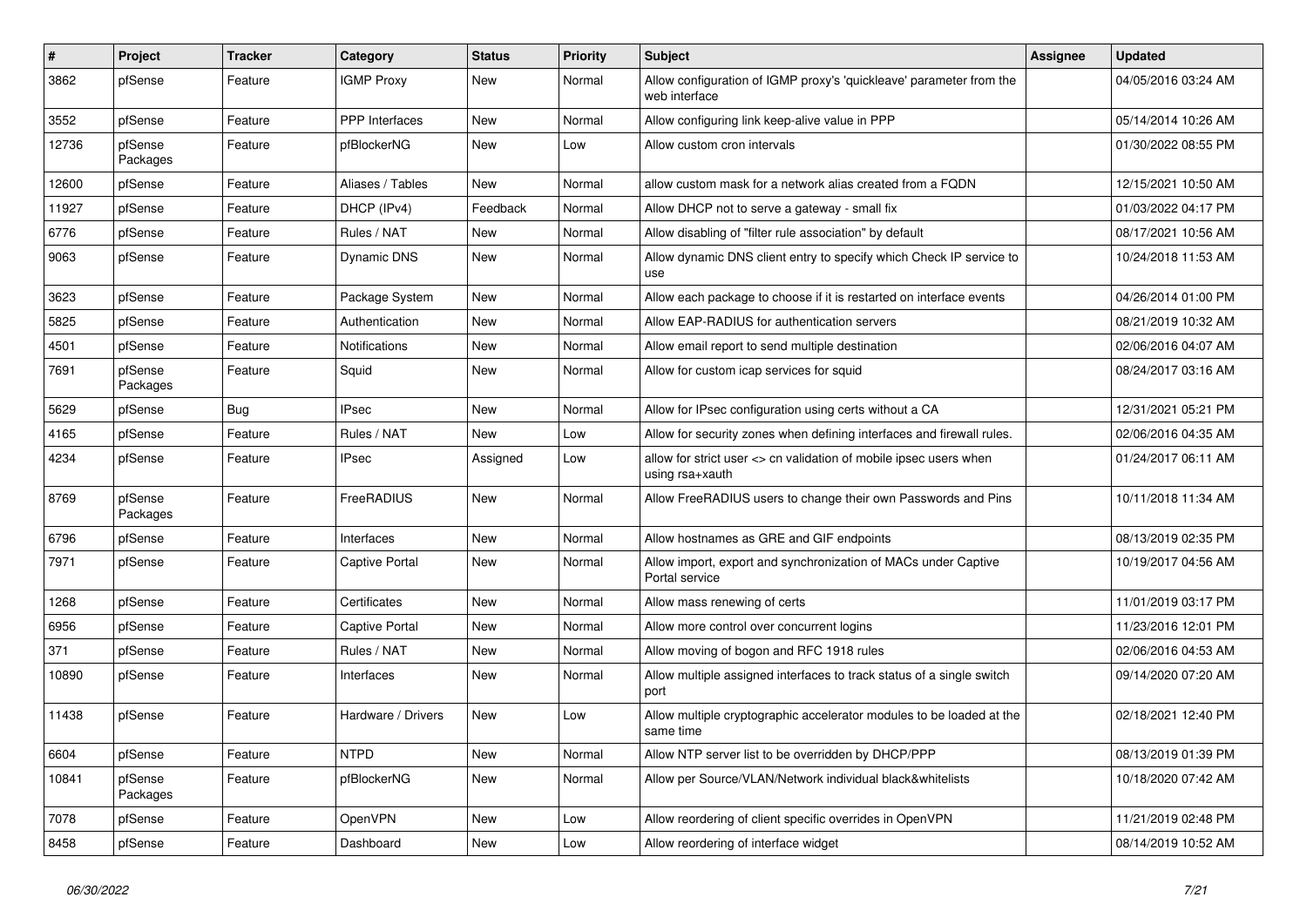| #     | Project             | <b>Tracker</b> | Category                    | <b>Status</b> | <b>Priority</b> | <b>Subject</b>                                                                                          | <b>Assignee</b> | <b>Updated</b>      |
|-------|---------------------|----------------|-----------------------------|---------------|-----------------|---------------------------------------------------------------------------------------------------------|-----------------|---------------------|
| 2479  | pfSense             | Feature        | Dashboard                   | New           | Normal          | Allow reordering of the traffic graphs on the dashboard                                                 |                 | 06/08/2012 04:13 PM |
| 1935  | pfSense             | Feature        | Rules / NAT                 | New           | Normal          | Allow rule with max-src-conn-* options to make conditional use of<br>"overload <virusprot>"</virusprot> |                 | 10/07/2011 09:31 AM |
| 8178  | pfSense             | Feature        | Package System              | New           | Normal          | Allow setting attributes for form elements in package XML                                               |                 | 12/09/2017 07:48 PM |
| 12077 | pfSense             | Feature        | Gateways                    | New           | Normal          | Allow stick-connections per gateway group                                                               |                 | 06/24/2021 08:45 AM |
| 10468 | pfSense             | Feature        | Web Interface               | New           | Normal          | Allow to download log files from WebGUI                                                                 |                 | 04/17/2020 06:17 AM |
| 10258 | pfSense             | Feature        | Certificates                | New           | Very Low        | allow to sign CA                                                                                        |                 | 02/20/2020 04:20 AM |
| 10377 | pfSense<br>Packages | Feature        | FreeRADIUS                  | New           | Very Low        | Allow usage of TOTP (Google-Authenticator) without PIN                                                  |                 | 03/30/2020 11:43 AM |
| 12473 | pfSense             | Feature        | <b>IPsec</b>                | New           | Normal          | Allow user adjustment of IPsec Keep Alive periodic checks                                               |                 | 12/22/2021 05:59 AM |
| 10843 | pfSense             | Feature        | Authentication              | New           | Normal          | Allow user manager settings to specify multiple authentication<br>servers                               |                 | 01/13/2022 07:22 AM |
| 8483  | pfSense             | Feature        | Traffic Shaper (ALTQ)   New |               | Normal          | Allow user to choose order of Queues status                                                             |                 | 08/21/2019 09:12 AM |
| 7902  | pfSense<br>Packages | Feature        | OpenVPN Client<br>Export    | New           | Low             | allow vpn client export of other to be a blank field                                                    |                 | 08/19/2019 03:33 PM |
| 11757 | pfSense             | Feature        | <b>XMLRPC</b>               | New           | Normal          | Allow XMLRPC sync to bypass default auth server in favor of local<br>database                           |                 | 03/30/2021 03:18 PM |
| 12903 | pfSense             | Feature        | <b>Notifications</b>        | New           | Normal          | alternative authentication methods for email notifications?                                             |                 | 03/07/2022 07:52 AM |
| 10765 | pfSense             | <b>Bug</b>     | Authentication              | <b>New</b>    | Normal          | Ampersands in Idap extended query are escaped twice                                                     |                 | 09/02/2020 07:55 AM |
| 10845 | pfSense<br>Packages | Bug            | apcupsd                     | New           | Normal          | apcupsd doesn't stop when not enabled                                                                   |                 | 08/24/2020 10:16 AM |
| 8454  | pfSense<br>Packages | Bug            | arpwatch                    | New           | Very Low        | Arpwatch package break email notifications from other sources                                           |                 | 06/23/2022 07:49 PM |
| 9676  | pfSense<br>Packages | Bug            | pfBlockerNG                 | New           | Normal          | AS lookup fails                                                                                         |                 | 12/26/2019 12:17 AM |
| 12632 | pfSense             | <b>Bug</b>     | Gateways                    | New           | High            | Assigning a /30 WAN IP address at the console does not save the<br>gateway correctly                    |                 | 06/28/2022 12:01 PM |
| 13289 | pfSense             | Bug            | Backup / Restore            | New           | Low             | Attempting to restore a 0 byte "config.xml" prints an error that the<br>file cannot be read             |                 | 06/28/2022 12:01 PM |
| 7757  | pfSense             | Bug            | Backup / Restore            | New           | Normal          | Auto Config Backup fails to upload unless Default Gateway is up                                         |                 | 08/16/2019 12:47 PM |
| 12553 | pfSense             | Feature        | Backup / Restore            | New           | Normal          | Auto Config Backup: Allow selecting multiple backups for deletion                                       |                 | 02/22/2022 04:27 AM |
| 11572 | pfSense<br>Packages | <b>Bug</b>     | pfBlockerNG                 | New           | High            | Auto created firewall rules have IPv4 as protocol only - even for IPv6<br>lists.                        |                 | 06/25/2022 10:59 AM |
| 7602  | pfSense             | Feature        | <b>Operating System</b>     | New           | Normal          | Auto-Create bootable USB for recovery                                                                   |                 | 08/13/2019 09:50 AM |
| 7688  | pfSense             | Feature        | Backup / Restore            | New           | Low             | AutoConfigBackup - Info Icon - username only                                                            |                 | 10/22/2017 10:46 AM |
| 9775  | pfSense             | Feature        | Backup / Restore            | New           | Normal          | AutoConfigBackup - Rolling per day/hour cap on changes, retention<br>policy                             |                 | 09/20/2019 09:19 AM |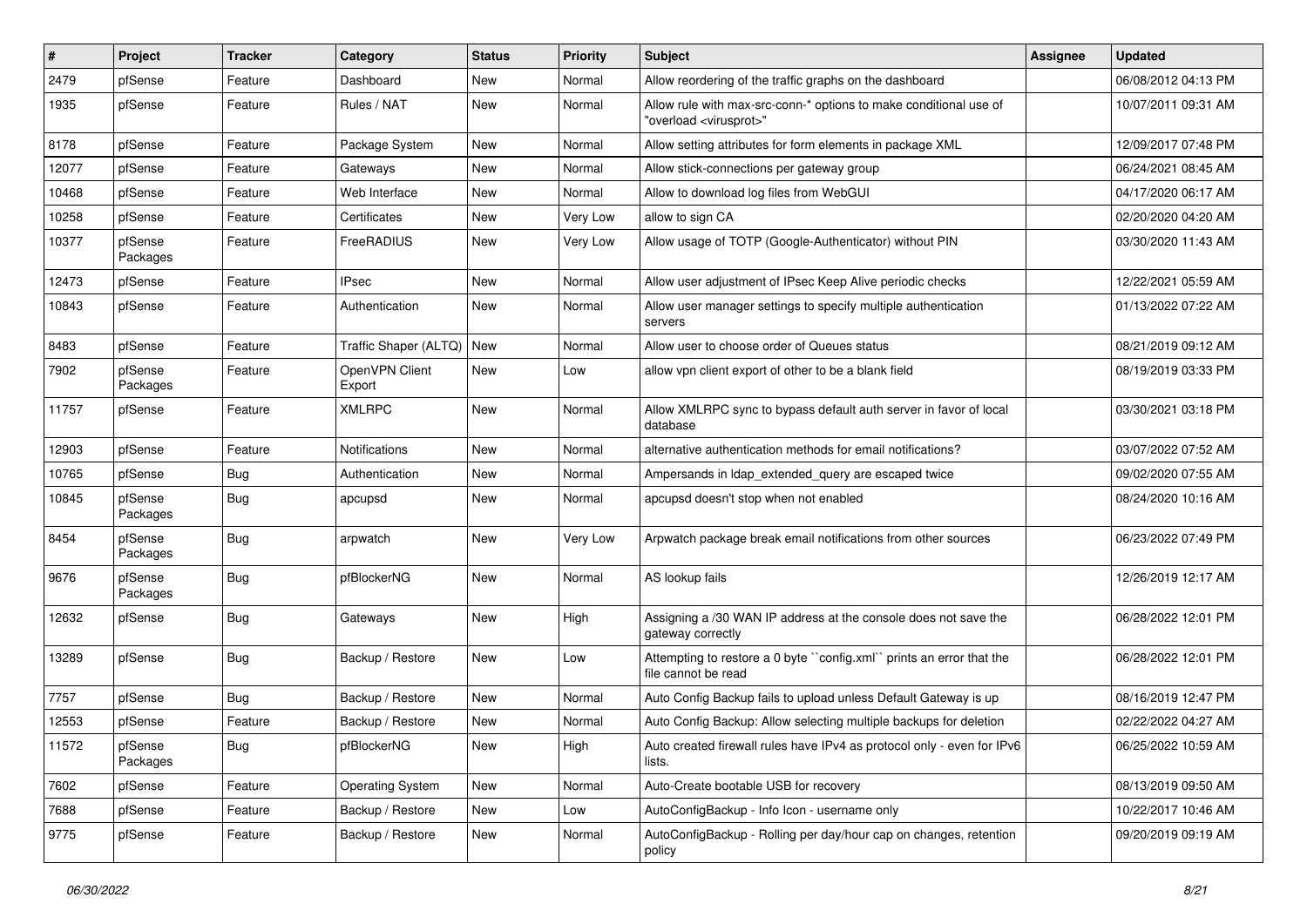| $\vert$ # | Project             | <b>Tracker</b> | Category              | <b>Status</b> | <b>Priority</b> | <b>Subject</b>                                                                                  | Assignee | <b>Updated</b>      |
|-----------|---------------------|----------------|-----------------------|---------------|-----------------|-------------------------------------------------------------------------------------------------|----------|---------------------|
| 4681      | pfSense             | Feature        | Backup / Restore      | New           | Normal          | AutoConfigBackup make a way to easily download a saved backup                                   |          | 08/16/2019 12:46 PM |
| 3053      | pfSense             | Feature        | <b>Captive Portal</b> | <b>New</b>    | Normal          | Automatically add DHCP static addresses to CP passthru-mac                                      |          | 06/21/2013 11:54 AM |
| 2443      | pfSense             | Feature        | <b>PPP</b> Interfaces | New           | Normal          | Automatically start 3G usb interfaces upon plugin                                               |          | 05/20/2012 05:37 PM |
| 11588     | pfSense             | Feature        | WireGuard             | New           | Low             | Automatically suggest next IP address in Wireguard interface subnet<br>when creating a peer     |          | 12/22/2021 03:35 AM |
| 5735      | pfSense             | Feature        | Aliases / Tables      | <b>New</b>    | Very Low        | Automaticaly add DHCP leases to alias list or make it readable in<br>selected fields            |          | 08/21/2019 11:01 AM |
| 6390      | pfSense             | Todo           | Dashboard             | <b>New</b>    | Low             | Autoscale from Traffic Graph not correct size (big graphs)                                      |          | 05/23/2016 01:38 PM |
| 9495      | pfSense<br>Packages | Bug            | AWS VPC               | New           | Normal          | AWS VPC VPN wizard produces incorrect config (SHA256 should<br>be SHA1)                         |          | 08/19/2019 02:45 PM |
| 9497      | pfSense<br>Packages | Bug            | AWS VPC               | New           | Normal          | AWS VPN Wizard: WebGUI times out.                                                               |          | 11/13/2019 10:07 AM |
| 10000     | pfSense             | Bug            | <b>Dynamic DNS</b>    | <b>New</b>    | Normal          | Azure Dynamic DNS A and AAAA Records for Apex Zone                                              |          | 03/31/2020 09:03 AM |
| 13187     | pfSense             | Documentation  | Upgrade               | New           | Normal          | Azure Frequently asked questions                                                                |          | 05/20/2022 06:52 AM |
| 6608      | pfSense             | Feature        | Backup / Restore      | New           | Low             | backup and restore dhcp                                                                         |          | 07/13/2016 04:09 PM |
| 11110     | pfSense             | Bug            | Backup / Restore      | <b>New</b>    | Normal          | Backup file should be checked before restoring a specific area                                  |          | 12/05/2020 02:50 PM |
| 286       | pfSense             | Feature        | Backup / Restore      | New           | Normal          | Backup/restore users individually                                                               |          | 01/09/2021 03:48 PM |
| 12504     | pfSense             | Bug            | Interfaces            | <b>New</b>    | Normal          | BCM57412 NetXtreme-E 10Gb RDMA Ethernet controller issue                                        |          | 11/05/2021 04:51 AM |
| 13256     | pfSense             | Feature        | DHCP (IPv4)           | New           | Normal          | Better handling of duplicate IPs in static DHCP assignments                                     |          | 06/11/2022 04:51 PM |
| 10445     | pfSense<br>Packages | Bug            | <b>BIND</b>           | Feedback      | Normal          | BIND crashed when added RPZ. rpz is not a master or slave zone.                                 |          | 04/21/2022 12:40 PM |
| 11563     | pfSense<br>Packages | Bug            | <b>BIND</b>           | New           | High            | BIND GUI writes TXT records > 255 characters                                                    |          | 02/27/2021 07:11 AM |
| 11634     | pfSense<br>Packages | Regression     | <b>BIND</b>           | New           | Normal          | bind hangs when pfsense is reconnecting as an openvpn client to a<br>TUN openypn server         |          | 03/14/2021 07:23 AM |
| 8197      | pfSense<br>Packages | Bug            | <b>BIND</b>           | New           | Normal          | BIND UI fails to properly update zone with inline DNSSEC signing<br>enabled                     |          | 02/18/2019 05:23 PM |
| 10330     | pfSense<br>Packages | Bug            | <b>BIND</b>           | Feedback      | Normal          | BIND zone configuration displays wrong DS resource record with<br>inline DNSSEC signing enabled |          | 04/21/2022 12:40 PM |
| 11074     | pfSense<br>Packages | Bug            | <b>BIND</b>           | New           | Low             | bind Zone Settings Zones, Save button opens "Confirmation<br>required to save changes"          |          | 11/16/2020 11:08 AM |
| 10472     | pfSense<br>Packages | Feature        | Suricata              | New           | Low             | Blocked host alert table break out by timestamp and type to allow<br>sorting by date            |          | 04/17/2020 12:46 PM |
| 11742     | pfSense<br>Packages | Bug            | Suricata              | New           | Normal          | Blocking / Unblocking is not working correctly.                                                 |          | 09/01/2021 11:08 AM |
| 10936     | pfSense<br>Packages | Bug            | haproxy               | Feedback      | Normal          | both haproxy/haproxy-devel non-existent option Ib-agent-chk                                     |          | 04/21/2022 12:40 PM |
| 7182      | pfSense             | Feature        | Dashboard             | New           | Normal          | Break up System Widget on the Dashboard                                                         |          | 08/21/2019 08:59 AM |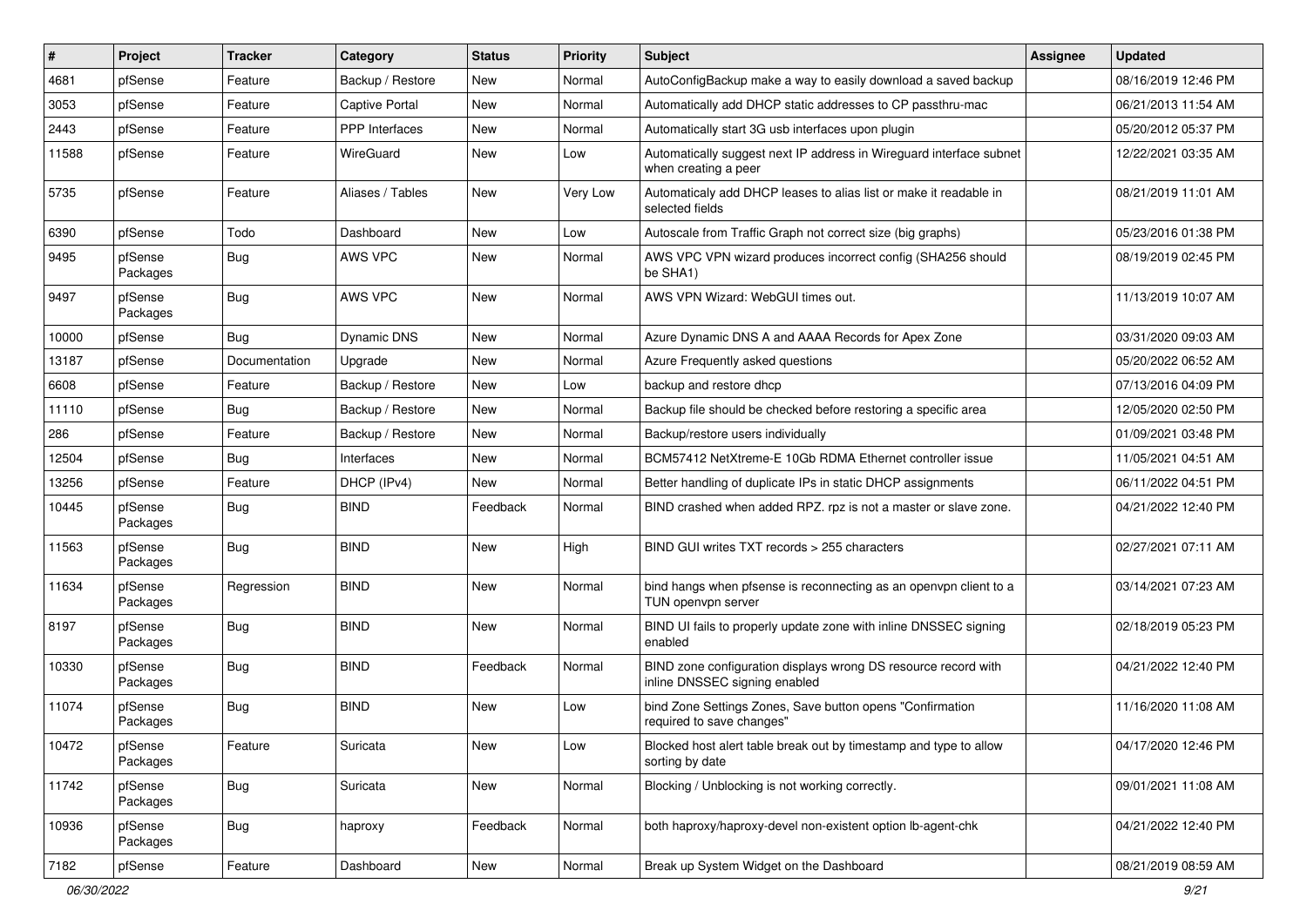| $\vert$ # | Project             | <b>Tracker</b> | Category                | <b>Status</b> | <b>Priority</b> | Subject                                                                                                                 | Assignee | <b>Updated</b>      |
|-----------|---------------------|----------------|-------------------------|---------------|-----------------|-------------------------------------------------------------------------------------------------------------------------|----------|---------------------|
| 6580      | pfSense             | <b>Bug</b>     | <b>Operating System</b> | Confirmed     | Normal          | Bridge with down member interface sends ICMP unreachables<br>where it shouldn't                                         |          | 07/05/2016 05:40 PM |
| 11139     | pfSense             | Documentation  | Interfaces              | New           | Normal          | <b>Bridges and VLANs</b>                                                                                                |          | 12/07/2020 12:32 PM |
| 11890     | pfSense<br>Packages | Feature        | New Package<br>Request  | New           | Normal          | Browser-based "clientless" VPN                                                                                          |          | 05/05/2021 07:26 AM |
| 11925     | pfSense             | Bug            | OpenVPN                 | New           | Normal          | Calling-Station-Id always set to WAN IP                                                                                 |          | 05/14/2021 09:27 AM |
| 4707      | pfSense             | Feature        | Rules / NAT             | New           | Normal          | Can't override block port 0 rules in filter.inc                                                                         |          | 08/13/2019 12:53 PM |
| 1620      | pfSense<br>Packages | <b>Bug</b>     | Squid                   | New           | Normal          | Can't use transparent proxy when using bridge.                                                                          |          | 10/07/2021 04:19 AM |
| 12542     | pfSense             | Bug            | Virtual IP Addresses    | New           | Normal          | Cannot assign a same IPv6 Link-Local address to different<br>interfaces                                                 |          | 11/25/2021 01:41 AM |
| 8263      | pfSense             | Bug            | Traffic Shaper (ALTQ)   | New           | Normal          | Cannot create a nonlinear `Link Share` service curve because of:<br>"the sum of the child bandwidth higher than parent" |          | 11/05/2020 07:31 AM |
| 8614      | pfSense             | <b>Bug</b>     | DHCP (IPv4)             | New           | Normal          | Cannot remove Additional BOOTP/DHCP Options                                                                             |          | 08/21/2019 09:15 AM |
| 12737     | pfSense             | <b>Bug</b>     | Certificates            | New           | Normal          | CApath is not defined by default in curl                                                                                |          | 06/28/2022 12:01 PM |
| 7403      | pfSense<br>Packages | Bug            | FreeRADIUS              | New           | Normal          | Captive Portal + freeradius2 + MySQL problems with German<br>Umlaut                                                     |          | 03/17/2017 09:12 AM |
| 11189     | pfSense             | Feature        | <b>Captive Portal</b>   | New           | Normal          | Captive Portal - Tarpit option                                                                                          |          | 12/23/2020 06:44 PM |
| 7608      | pfSense<br>Packages | Feature        | FreeRADIUS              | New           | Very Low        | Captive Portal amount of traffic Account + Free Radius+Mysql                                                            |          | 05/28/2017 09:08 AM |
| 9012      | pfSense<br>Packages | Bug            | Squid                   | New           | Very Low        | Captive Portal authentication in Squid Proxy Server does not work                                                       |          | 10/12/2019 05:06 AM |
| 2963      | pfSense             | Feature        | Captive Portal          | New           | Normal          | Captive Portal MAC authentication request                                                                               |          | 08/22/2017 09:09 PM |
| 7553      | pfSense             | <b>Bug</b>     | <b>Captive Portal</b>   | Confirmed     | Very Low        | Captive portal on a parent interface blocks traffic on VLAN<br>interfaces too                                           |          | 08/19/2018 03:15 PM |
| 9627      | pfSense             | Feature        | Captive Portal          | New           | Normal          | Captive Portal only shows authenticated users                                                                           |          | 08/14/2019 02:48 PM |
| 12357     | pfSense             | <b>Bug</b>     | <b>Captive Portal</b>   | New           | Normal          | Captive Portal popup Logout button loads full login page in popup<br>when clicked                                       |          | 10/27/2021 12:10 PM |
| 4724      | pfSense             | Feature        | <b>Captive Portal</b>   | New           | Low             | Captive Portal Status Add Client Hostname                                                                               |          | 05/22/2015 08:38 AM |
| 2573      | pfSense             | Feature        | <b>Captive Portal</b>   | New           | Normal          | Captive Portal support of RADIUS POD (Packet of Disconnect)                                                             |          | 10/17/2016 03:14 AM |
| 2025      | pfSense             | Feature        | <b>Captive Portal</b>   | New           | Normal          | Captive Portal: Easy accessible Logout page instead of Logout<br>pop-up window                                          |          | 02/06/2016 04:59 AM |
| 8251      | pfSense<br>Packages | Bug            | FreeRADIUS              | Feedback      | Normal          | Captiveportal + FreeRadius "Last activity" resets to Session start                                                      |          | 08/13/2019 11:10 AM |
| 2545      | pfSense             | Feature        | Captive Portal          | New           | Low             | CaptivePortal: Custom "Re-authenticate every x minutes"                                                                 |          | 07/08/2012 05:21 PM |
| 13222     | pfSense             | <b>Bug</b>     | UPnP/NAT-PMP            | New           | Normal          | CARP IP does not listen for NAT-PMP packets                                                                             |          | 05/26/2022 02:28 PM |
| 12581     | pfSense             | Regression     | DHCP (IPv6)             | New           | Normal          | CARP IPv6 assigned address does not get advertised to endpoints<br>with RADV                                            |          | 12/16/2021 02:34 PM |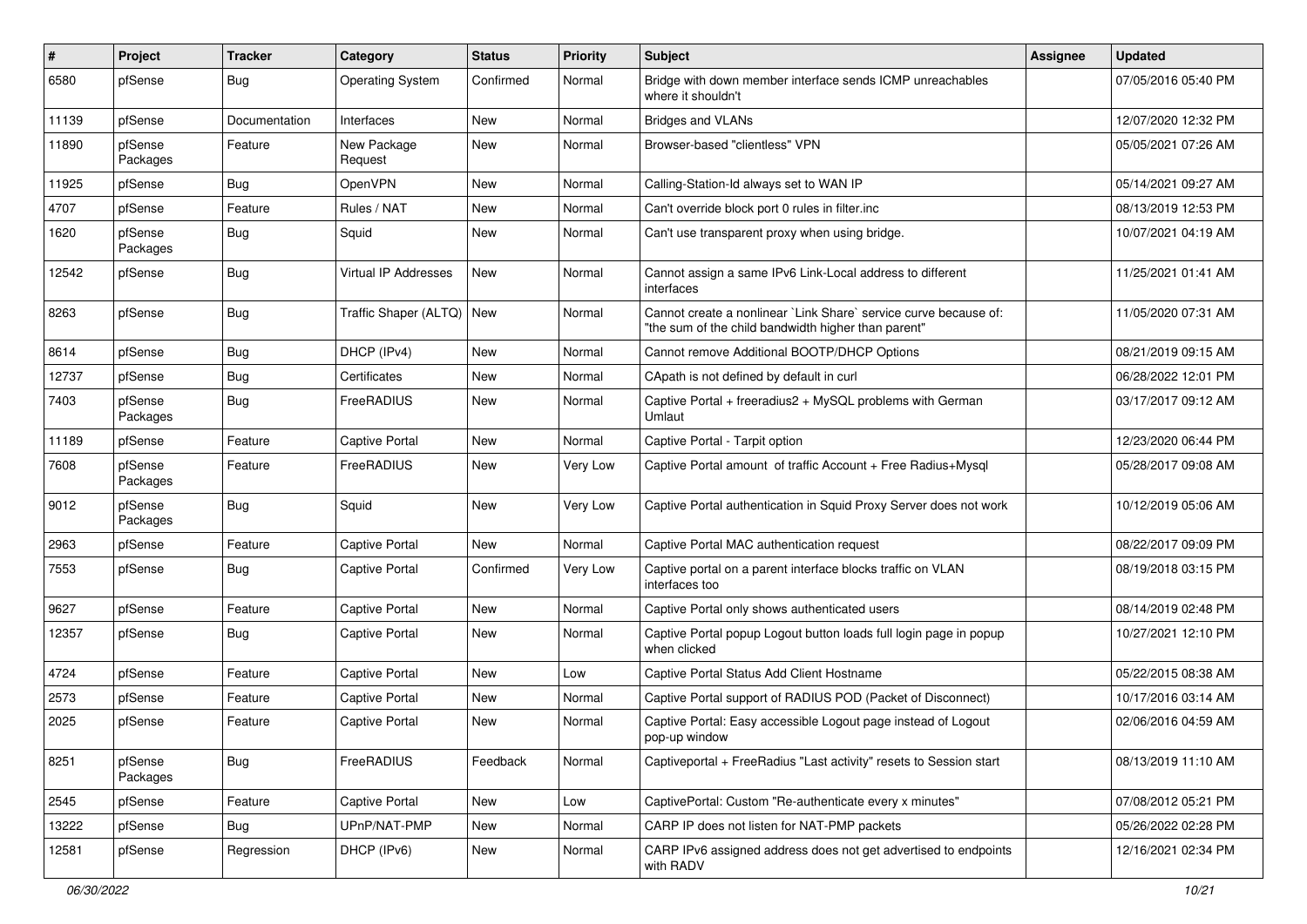| ∦     | Project             | <b>Tracker</b> | Category                 | <b>Status</b>                 | <b>Priority</b> | <b>Subject</b>                                                                                                  | <b>Assignee</b> | <b>Updated</b>      |
|-------|---------------------|----------------|--------------------------|-------------------------------|-----------------|-----------------------------------------------------------------------------------------------------------------|-----------------|---------------------|
| 4845  | pfSense             | <b>Bug</b>     | CARP                     | Confirmed                     | High            | CARP preemption doesn't switch to backup where connectivity<br>between systems is lost but not NIC link         |                 | 07/28/2015 07:55 AM |
| 5567  | pfSense             | Feature        | Dashboard                | New                           | Low             | CARP status widget does not update in real time                                                                 |                 | 08/20/2019 03:33 PM |
| 13063 | pfSense<br>Packages | Feature        | Cellular                 | <b>Pull Request</b><br>Review | Normal          | Cellular package shall support more modems and NMEA port                                                        |                 | 05/06/2022 02:38 PM |
| 12382 | pfSense             | Regression     | OpenVPN                  | New                           | Normal          | Certificate Depth checking creates OpenVPN micro-outages every<br>time a user authenticates after 2.5.2 upgrade |                 | 01/17/2022 04:17 AM |
| 11203 | pfSense             | Bug            | Certificates             | <b>New</b>                    | Normal          | certificate manager very slow                                                                                   |                 | 12/31/2020 11:57 AM |
| 13305 | pfSense             | Feature        | Certificates             | New                           | Normal          | Certificate Revocation page should show expiration date                                                         |                 | 06/27/2022 10:26 AM |
| 10729 | pfSense             | <b>Bug</b>     | Package System           | New                           | Normal          | Certificate verification failed for pkg.freebsd.org                                                             |                 | 07/05/2020 01:12 AM |
| 13294 | pfSense             | Feature        | Gateways                 | New                           | Low             | Change gateway name                                                                                             |                 | 06/22/2022 06:07 PM |
| 13110 | pfSense             | Bug            | CARP                     | New                           | Very Low        | changing CARP VIP address does not update outbound NAT<br>interface IP                                          |                 | 05/03/2022 02:52 PM |
| 11169 | pfSense             | Feature        | Interfaces               | New                           | Very Low        | Changing interface index order                                                                                  |                 | 12/17/2020 05:44 AM |
| 12926 | pfSense             | Bug            | Interfaces               | Feedback                      | Normal          | Changing LAGG type on CARP interfaces makes VIPs go to an<br>"init" State                                       |                 | 03/10/2022 10:52 AM |
| 12183 | pfSense             | Regression     | Interfaces               | New                           | Low             | Changing MAC address for PPP parent interface stopped working                                                   |                 | 04/20/2022 04:16 PM |
| 12539 | pfSense             | <b>Bug</b>     | Interfaces               | New                           | Low             | Changing VLAN ID for LAN interface in assignments silently fails.                                               |                 | 11/23/2021 04:12 AM |
| 9916  | pfSense<br>Packages | Feature        | <b>BIND</b>              | Feedback                      | Normal          | Check allow-transfer in custom option when the zone is slave                                                    |                 | 04/21/2022 12:40 PM |
| 5786  | pfSense             | Bug            | Web Interface            | New                           | Normal          | Check WebConfigurator port for conflicts                                                                        |                 | 04/21/2022 12:39 PM |
| 10645 | pfSense             | Feature        | Package System           | New                           | Very Low        | Choosing active repo after restoring config but before starting pkgs<br>auto-installing                         |                 | 09/22/2020 01:04 PM |
| 11625 | pfSense             | Feature        | OpenVPN                  | <b>New</b>                    | Normal          | Cisco-AVPair aliases support                                                                                    |                 | 03/05/2021 12:35 AM |
| 13137 | pfSense<br>Packages | Feature        | pfBlockerNG              | New                           | Normal          | ckuethe/doh-blocklist.txt add to DoH feeds                                                                      |                 | 05/07/2022 02:39 AM |
| 13073 | pfSense<br>Packages | <b>Bug</b>     | Squid                    | <b>New</b>                    | Normal          | ClamAV - clamd dies with high CPU load and thus the C-ICAP of<br>squid-reverse proxy causes http:500 errors     |                 | 04/19/2022 05:38 AM |
| 12922 | pfSense             | Bug            | DHCP (IPv4)              | <b>New</b>                    | Normal          | Classless static routes received on DHCP WAN can override<br>chosen default gateway                             |                 | 03/28/2022 10:08 AM |
| 11363 | pfSense             | <b>Bug</b>     | Installer                | <b>New</b>                    | Normal          | Clean Install 2.5.0 fails due to hardware incompability                                                         |                 | 02/04/2021 11:06 AM |
| 12757 | pfSense             | Bug            | Diagnostics              | <b>Pull Request</b><br>Review | Very Low        | Clean up /etc/inc/filter.inc use of pfctl -F                                                                    |                 | 06/28/2022 12:01 PM |
| 8694  | pfSense             | Feature        | Authentication           | New                           | Very Low        | Client CA Auth for PFSense WebGui                                                                               |                 | 08/21/2019 09:25 AM |
| 12188 | pfSense<br>Packages | <b>Bug</b>     | OpenVPN Client<br>Export | New                           | Normal          | client export breaks multi remote configurations                                                                |                 | 10/02/2021 05:58 PM |
| 12877 | pfSense             | Bug            | Dynamic DNS              | Feedback                      | Normal          | Cloudflare DynDNS fails to update more than two addresses                                                       |                 | 05/29/2022 06:56 PM |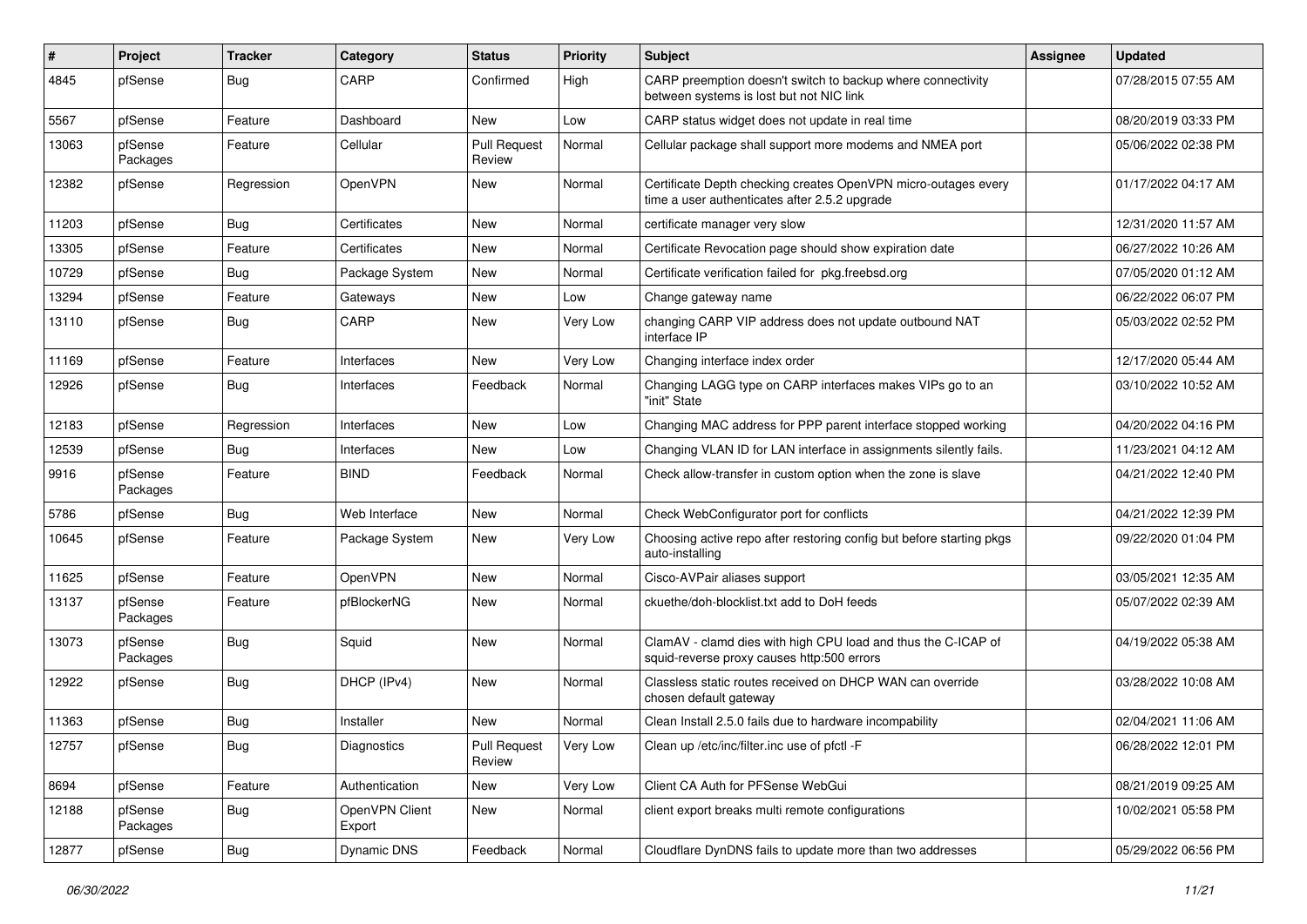| $\sharp$ | <b>Project</b>      | <b>Tracker</b> | Category                     | <b>Status</b>                 | <b>Priority</b> | <b>Subject</b>                                                                   | Assignee | <b>Updated</b>      |
|----------|---------------------|----------------|------------------------------|-------------------------------|-----------------|----------------------------------------------------------------------------------|----------|---------------------|
| 6470     | pfSense<br>Packages | Feature        | New Package<br>Request       | New                           | Normal          | CloudFlare Integration Module                                                    |          | 08/13/2019 01:23 PM |
| 13268    | pfSense             | Todo           | Console Menu                 | Ready To Test   Normal        |                 | columns don't align nicely in console with medium-long interface<br>names        |          | 06/12/2022 10:32 PM |
| 7988     | pfSense             | Feature        | Web Interface                | New                           | Normal          | Compact Theme based on Compact-RED with the default theme<br>colors.             |          | 10/23/2017 05:34 AM |
| 6602     | pfSense             | Feature        | User Manager /<br>Privileges | New                           | Normal          | Config writes denied via "deny config write" permission should notify<br>as such |          | 08/20/2019 03:43 PM |
| 12214    | pfSense Docs        | Todo           | General                      | New                           | Low             | Connect to WebGui.                                                               |          | 08/05/2021 04:39 AM |
| 8279     | pfSense<br>Packages | Feature        | pfBlockerNG                  | New                           | Normal          | Consider adding a new option to the Rule Order                                   |          | 08/20/2019 09:00 AM |
| 11270    | pfSense             | Feature        | <b>VPN (Multiple Types)</b>  | New                           | Low             | Consider integrating Nebula mesh VPN                                             |          | 01/20/2021 03:34 PM |
| 6022     | pfSense<br>Packages | Feature        | New Package<br>Request       | New                           | Normal          | Consider MLVPN for bonded VPN                                                    |          | 01/30/2021 05:24 PM |
| 6960     | pfSense             | Feature        | DHCP (IPv4)                  | New                           | Normal          | Consider replacing ISC DHCP server with KEA DHCP                                 |          | 09/24/2020 01:59 PM |
| 10404    | pfSense             | Feature        | <b>NTPD</b>                  | New                           | Normal          | Consider using chrony for NTP services                                           |          | 11/23/2021 06:59 PM |
| 12850    | pfSense             | Bug            | Routing                      | New                           | Low             | Console error during boot: "route: route has not been found"                     |          | 02/22/2022 08:27 AM |
| 9149     | pfSense             | <b>Bug</b>     | Package System               | New                           | Low             | Continued issues with /tmp and /var in RAM on 2.4                                |          | 11/24/2018 11:56 AM |
| 10530    | pfSense             | Bug            | Upgrade                      | New                           | Normal          | Convert config version to be based on product version                            |          | 04/21/2022 12:39 PM |
| 11268    | pfSense             | <b>Bug</b>     | Web Interface                | New                           | Normal          | Cookie named 'id' prevents Edit form fields being set properly                   |          | 09/03/2021 06:16 AM |
| 12258    | pfSense<br>Packages | Bug            | WireGuard                    | Feedback                      | Normal          | Copy key buttons only work in HTTPS mode                                         |          | 02/03/2022 04:57 AM |
| 12467    | pfSense             | Bug            | <b>Captive Portal</b>        | New                           | Normal          | CP error on client disconnect after reboot                                       |          | 10/17/2021 05:35 AM |
| 10462    | pfSense<br>Packages | Feature        | <b>LCDProc</b>               | <b>Pull Request</b><br>Review | Normal          | <b>CPU Temp Screen</b>                                                           |          | 11/29/2021 08:28 AM |
| 6215     | pfSense             | Feature        | Web Interface                | New                           | Normal          | Create consistent UI for admin access security                                   |          | 04/20/2016 03:05 PM |
| 12804    | pfSense Docs        | New Content    | General                      | New                           | Very Low        | Create Slack documentation                                                       |          | 02/15/2022 04:59 PM |
| 4472     | pfSense             | Feature        | Build / Release              | New                           | Normal          | Cryptographically sign every (sub-)release                                       |          | 08/13/2019 12:53 PM |
| 6803     | pfSense             | Bug            | Web Interface                | New                           | Normal          | CSRF timeout occurs when it (probably) shouldn't                                 |          | 11/03/2016 09:43 PM |
| 7943     | pfSense             | Bug            | Web Interface                | New                           | Normal          | CSS Overflow Fix for Drop Down Menus in webConfigurator                          |          | 11/21/2020 02:54 PM |
| 5619     | pfSense             | Feature        | <b>Operating System</b>      | New                           | Normal          | Curl with ARES support                                                           |          | 08/13/2019 02:56 PM |
| 11573    | pfSense<br>Packages | Feature        | New Package<br>Request       | New                           | Normal          | <b>Custom Commands</b>                                                           |          | 03/16/2021 07:28 PM |
| 13200    | pfSense<br>Packages | Feature        | pfBlockerNG                  | New                           | Normal          | Custom DNS Servers for Alert settings                                            |          | 05/23/2022 06:16 AM |
| 13044    | pfSense<br>Packages | Feature        | Mail report                  | New                           | Normal          | Customized reporting                                                             |          | 04/11/2022 09:22 AM |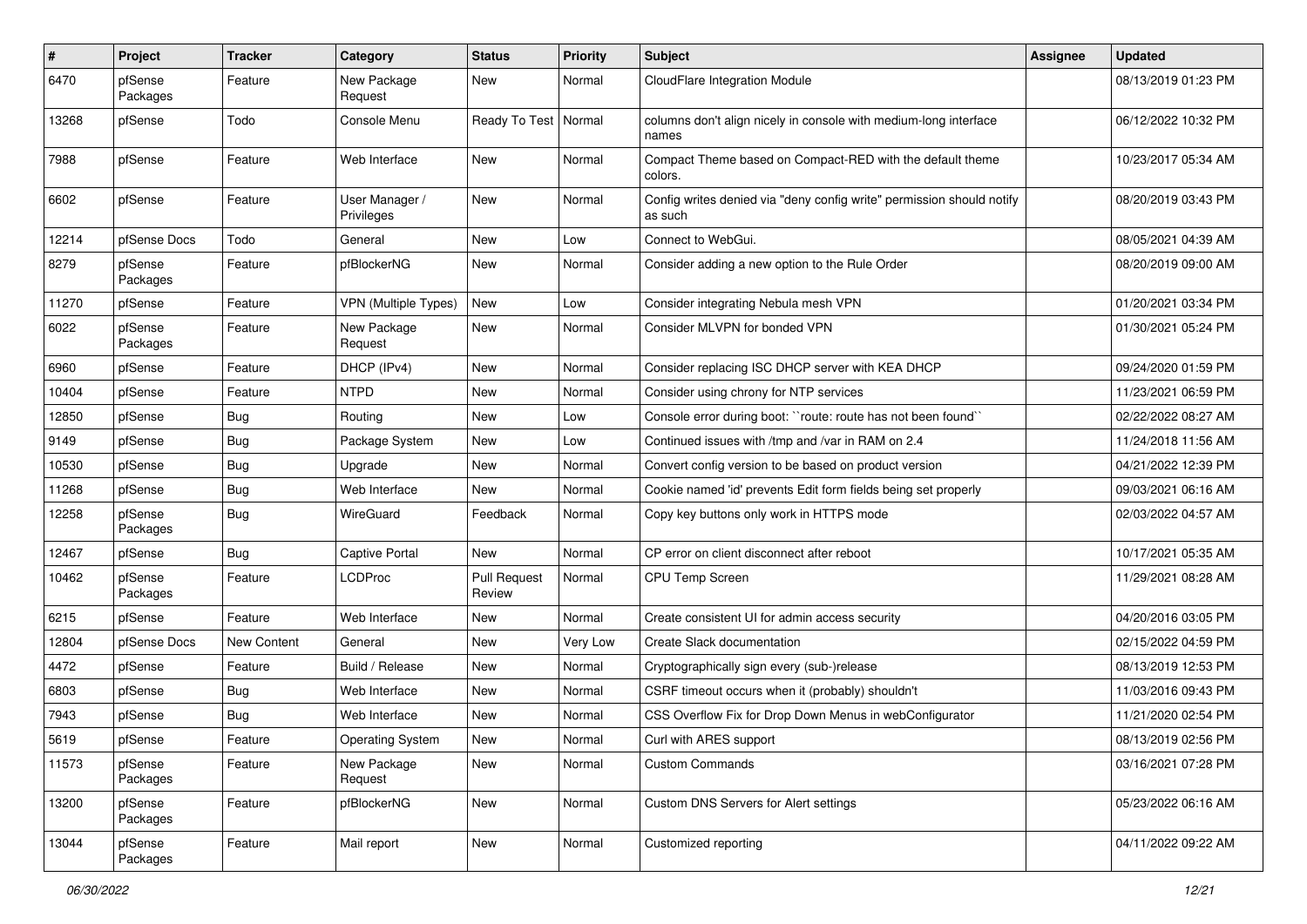| #     | Project             | <b>Tracker</b> | Category                    | <b>Status</b> | <b>Priority</b> | <b>Subject</b>                                                                                  | <b>Assignee</b> | <b>Updated</b>      |
|-------|---------------------|----------------|-----------------------------|---------------|-----------------|-------------------------------------------------------------------------------------------------|-----------------|---------------------|
| 13198 | pfSense<br>Packages | Feature        | pfBlockerNG                 | New           | Normal          | Dark Theme Styling issues - Alerts White bar                                                    |                 | 05/23/2022 06:05 AM |
| 9677  | pfSense             | Bug            | Dashboard                   | New           | Normal          | Dashboard hangs when widget needs data from a remote host<br>which is down                      |                 | 08/13/2019 09:15 AM |
| 6614  | pfSense             | Bug            | Web Interface               | Confirmed     | Normal          | Dashboard high CPU usage                                                                        |                 | 07/14/2016 03:04 PM |
| 12423 | pfSense<br>Packages | Bug            | pfBlockerNG                 | Feedback      | Normal          | Dashboard shows "SQLite database missing, Force Reload DNSBL<br>to recover!"                    |                 | 12/31/2021 01:06 PM |
| 10601 | pfSense<br>Packages | Bug            | Status Monitoring           | New           | Normal          | Dashboard->Traffic Graphs Scale is capped for outbound                                          |                 | 05/29/2020 10:13 AM |
| 8406  | pfSense             | <b>Bug</b>     | Dynamic DNS                 | <b>New</b>    | Normal          | DDNS IPV6 Cloudflare Client does not detect PPOE address                                        |                 | 03/31/2018 11:56 AM |
| 3534  | pfSense             | Feature        | DHCP (IPv4)                 | New           | Normal          | DDNS using arbitrary zone primary                                                               |                 | 07/08/2014 11:40 AM |
| 11177 | pfSense             | <b>Bug</b>     | <b>Dynamic DNS</b>          | New           | Normal          | DDNSv6 not using Check IP Services                                                              |                 | 12/21/2020 05:02 AM |
| 13159 | pfSense             | Todo           | Web Interface               | New           | Very Low        | Decrease distance between img-buttons in webGUI to eliminate<br>mistake entry                   |                 | 05/14/2022 06:52 AM |
| 10160 | pfSense<br>Packages | Feature        | New Package<br>Request      | New           | Normal          | Dedicated Maxmind GeoIP package including license registration                                  |                 | 01/03/2020 10:31 PM |
| 13195 | pfSense<br>Packages | Feature        | pfBlockerNG                 | New           | Normal          | Dedicated website for Feed mangement - Community Driven                                         |                 | 05/23/2022 05:22 AM |
| 10144 | pfSense             | Feature        | Web Interface               | New           | Low             | Default Sort Order, DHCP Leases                                                                 |                 | 12/31/2019 06:47 PM |
| 12509 | pfSense             | <b>Bug</b>     | OpenVPN                     | New           | Normal          | Deffered authentication does not work with auth-gen-token<br>external-auth or pusk "auth-token" |                 | 11/08/2021 04:01 AM |
| 8836  | pfSense<br>Packages | Feature        | FreeRADIUS                  | New           | Normal          | Define Idap group vlan assignment in users file                                                 |                 | 08/26/2018 07:53 AM |
| 13322 | pfSense             | Feature        | Diagnostics                 | New           | Low             | Define Packet Capture Protocol                                                                  |                 | 06/30/2022 06:45 AM |
| 12543 | pfSense             | Bug            | Web Interface               | Feedback      | Normal          | Deleteing a Outbound NAT rule gave me an empty rule and<br>displayed php error in UI.           |                 | 02/14/2022 04:36 AM |
| 12451 | pfSense             | Bug            | <b>Virtual IP Addresses</b> | New           | Normal          | deleteVIP() does not check RFC2136 Update Source                                                |                 | 10/13/2021 10:06 AM |
| 13263 | pfSense             | <b>Bug</b>     | DHCP (IPv4)                 | New           | Low             | Deleting a static DHCP entry when the related IP is not in the arp<br>table spams the log       |                 | 06/10/2022 11:18 AM |
| 10822 | pfSense             | Bug            | DHCP (IPv6)                 | New           | Normal          | Deprecated IPv6 prefix won't be announced as deprecated to clients                              |                 | 08/10/2020 09:23 AM |
| 11092 | pfSense<br>Packages | Feature        | pfBlockerNG                 | New           | Normal          | Detecting DNS tunneling                                                                         |                 | 11/21/2020 04:53 AM |
| 9384  | pfSense             | <b>Bug</b>     | Interfaces                  | Confirmed     | Normal          | devd putting "\$" before variable contents when using single quotes                             |                 | 04/21/2022 12:39 PM |
| 13273 | pfSense             | <b>Bug</b>     | DHCP (IPv4)                 | New           | Normal          | dhclient can use conflicting recorded leases                                                    |                 | 06/14/2022 11:07 AM |
| 6845  | pfSense             | Feature        | Interfaces                  | New           | Normal          | DHCP / DHCPv6 WAN client status page                                                            |                 | 08/19/2019 12:37 PM |
| 6362  | pfSense             | <b>Bug</b>     | DHCP (IPv4)                 | Confirmed     | Normal          | DHCP Client ID not used                                                                         |                 | 07/09/2021 06:30 AM |
| 8526  | pfSense             | <b>Bug</b>     | Interfaces                  | New           | Normal          | DHCP client ignores server replies when 802.1q tagging is used                                  |                 | 08/14/2019 10:52 AM |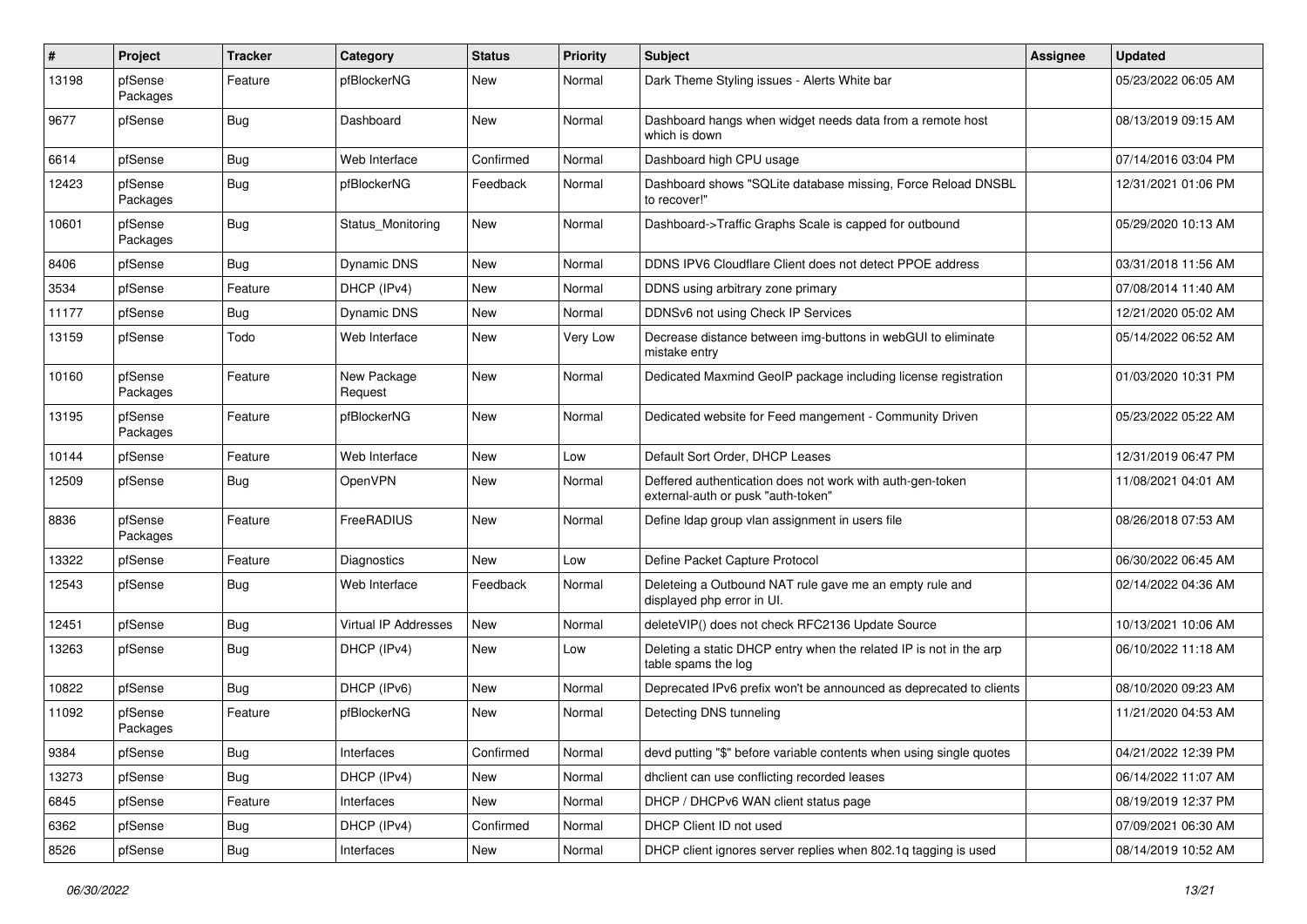| ∦     | Project      | <b>Tracker</b>   | Category                            | <b>Status</b>                 | <b>Priority</b> | <b>Subject</b>                                                                                | <b>Assignee</b> | <b>Updated</b>      |
|-------|--------------|------------------|-------------------------------------|-------------------------------|-----------------|-----------------------------------------------------------------------------------------------|-----------------|---------------------|
| 13279 | pfSense      | Bug              | Interfaces                          | New                           | Normal          | DHCP config override affects Gateway installation.                                            |                 | 06/17/2022 07:25 AM |
| 10345 | pfSense      | Feature          | DHCP (IPv4)                         | New                           | Normal          | DHCP lease distinction between online and offline                                             |                 | 03/16/2020 07:56 AM |
| 10250 | pfSense      | Feature          | DHCP (IPv4)                         | New                           | Very Low        | DHCP lease view by interface                                                                  |                 | 02/11/2020 07:47 AM |
| 10280 | pfSense      | Feature          | Dashboard                           | New                           | Low             | DHCP Leases widget                                                                            |                 | 11/07/2020 09:18 PM |
| 12067 | pfSense      | <b>Bug</b>       | DHCP (IPv4)                         | New                           | Very Low        | <b>DHCP Monitoring Statistics Error</b>                                                       |                 | 06/21/2021 08:39 AM |
| 7329  | pfSense      | Bug              | <b>DNS Forwarder</b>                | New                           | Low             | DHCP Not Updating DNS                                                                         |                 | 01/21/2022 09:16 PM |
| 8879  | pfSense      | Feature          | DHCP (IPv4)                         | New                           | Very Low        | DHCP options ADD force options                                                                |                 | 09/07/2018 09:14 AM |
| 4680  | pfSense      | Bug              | <b>DHCP Relay</b>                   | New                           | Normal          | DHCP relay does not work with DHCP server on other end of<br>OpenVPN tunnel                   |                 | 05/05/2015 06:55 PM |
| 12508 | pfSense      | Bug              | <b>DHCP Relay</b>                   | New                           | Normal          | DHCP Relay over VPN                                                                           |                 | 11/06/2021 11:25 AM |
| 11149 | pfSense      | Bug              | <b>DHCP Relay</b>                   | New                           | Normal          | DHCP relay won't start with DHCP server behind gateway                                        |                 | 03/22/2021 05:13 AM |
| 11004 | pfSense      | Feature          | DHCP (IPv4)                         | New                           | Low             | DHCP reservations with no IP address show entries in DHCP leases                              |                 | 10/26/2020 07:22 AM |
| 3404  | pfSense      | Bug              | DHCP (IPv4)                         | New                           | Normal          | DHCP Server Fails to Start on Interfaces that are Slow to Come<br>Online During Boot          |                 | 02/11/2014 05:09 PM |
| 12947 | pfSense      | Bug              | DHCP (IPv6)                         | <b>Pull Request</b><br>Review | Normal          | DHCP6 client does not take any action if the interface IPv6 address<br>changes during renewal |                 | 06/28/2022 12:01 PM |
| 8173  | pfSense      | Feature          | Interfaces                          | New                           | Normal          | dhcp6c - RAW Options                                                                          |                 | 05/29/2022 05:34 PM |
| 6691  | pfSense      | Bug              | DHCP (IPv6)                         | New                           | Normal          | dhcp6c quits after only two tries if no response was received                                 |                 | 12/07/2020 04:25 PM |
| 13237 | pfSense      | <b>Bug</b>       | DHCP (IPv6)                         | New                           | Normal          | dhcp6c script cannot be executed safely                                                       |                 | 06/01/2022 11:20 AM |
| 4061  | pfSense      | Bug              | DHCP (IPv4)                         | Confirmed                     | Normal          | dhcpd doesn't send client-hostname to peer, breaking DHCP lease<br>registrations w/HA         |                 | 02/24/2017 08:58 PM |
| 2983  | pfSense      | Feature          | DHCP (IPv4)                         | New                           | Normal          | DHCPD: Add vendor-class-identifier and MAC-OIDs                                               |                 | 05/29/2020 09:24 PM |
| 12959 | pfSense      | Bug              | DHCP (IPv4)                         | Feedback                      | Normal          | dhoplease process wrongly update host file if client-hostname is<br>empty                     |                 | 03/28/2022 10:26 AM |
| 13321 | pfSense      | <b>Bug</b>       | DHCP (IPv4)                         | <b>Pull Request</b><br>Review | Normal          | dhcpleases handles duplicate hostnames incorrectly                                            |                 | 06/30/2022 07:06 AM |
| 6051  | pfSense      | Bug              | DHCP (IPv6)                         | New                           | Normal          | DHCPv6 Client Failure for additional WAN Address causes<br>2-seconds-service-restart-loop     |                 | 12/03/2020 01:08 AM |
| 10715 | pfSense      | Bug              | <b>DHCP Relay</b>                   | <b>New</b>                    | Normal          | DHCPv6 relay always uses the "first" IPv6 address of an interface                             |                 | 06/29/2020 05:01 AM |
| 5950  | pfSense      | Feature          | DHCP (IPv6)                         | New                           | Normal          | DHCPv6 Server support for PD of PD-obtained networks                                          |                 | 03/04/2016 03:04 AM |
| 12602 | pfSense      | Feature          | Dynamic DNS                         | New                           | Normal          | DHCPv6 should allow DDNS Client updates for hosts                                             |                 | 12/15/2021 11:00 AM |
| 8435  | pfSense      | <b>Bug</b>       | Interfaces                          | New                           | Normal          | DHCPv6 unusable in certain circumstances (US AT&T Fiber, etc.)                                |                 | 08/14/2019 10:52 AM |
| 1883  | pfSense      | Feature          | <b>Traffic Shaper</b><br>(Limiters) | New                           | Normal          | Diag > Limiter Info presentation enhancement                                                  |                 | 08/20/2019 03:46 PM |
| 12791 | pfSense Docs | New Content      | Diagnostics                         | New                           | Normal          | Diagnostic Information for Support (pfSense)                                                  |                 | 02/13/2022 08:49 PM |
| 9343  | pfSense      | <sub>i</sub> Bug | DHCP (IPv4)                         | New                           | Normal          | diag_arp.php times out with large DHCPD leases table                                          |                 | 08/14/2019 01:19 PM |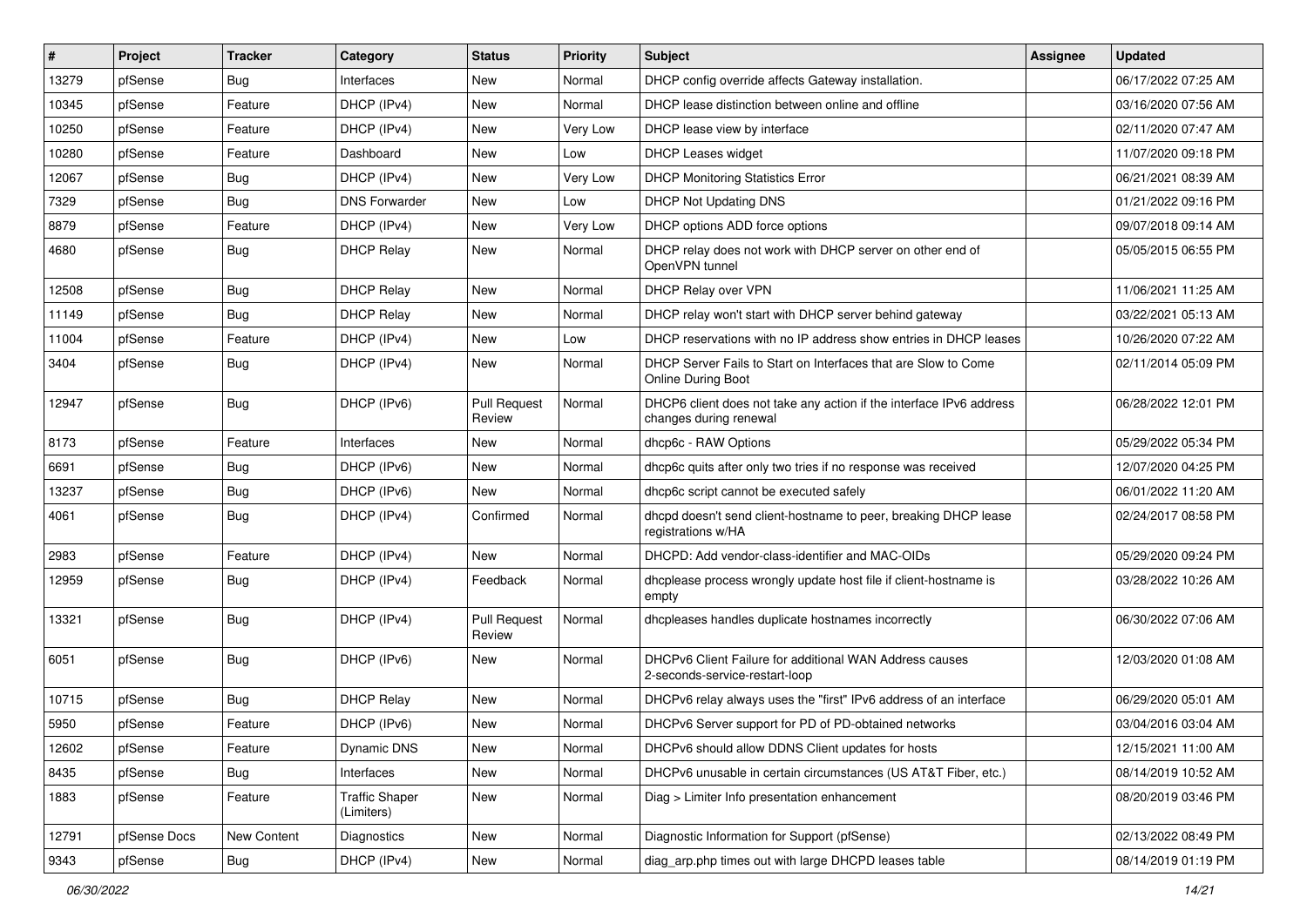| #     | Project             | <b>Tracker</b> | Category                            | <b>Status</b> | <b>Priority</b> | Subject                                                                                           | <b>Assignee</b> | <b>Updated</b>      |
|-------|---------------------|----------------|-------------------------------------|---------------|-----------------|---------------------------------------------------------------------------------------------------|-----------------|---------------------|
| 7590  | pfSense             | Bug            | Diagnostics                         | New           | Normal          | diag edit do not save when nothing to sae (in directory browse<br>view)                           |                 | 05/20/2017 05:04 PM |
| 7589  | pfSense             | Bug            | Diagnostics                         | New           | Normal          | diag edit.php old print info box                                                                  |                 | 05/20/2017 05:02 PM |
| 8232  | pfSense<br>Packages | Feature        | haproxy                             | New           | Normal          | different ssl options based on the sni name                                                       |                 | 01/30/2019 10:36 AM |
| 7476  | pfSense             | <b>Bug</b>     | Logging                             | New           | Normal          | Dirty buffer used to build log messages?                                                          |                 | 04/17/2017 09:51 PM |
| 10464 | pfSense             | Todo           | Upgrade                             | New           | Low             | Disallow package updates when a system update is available                                        |                 | 06/30/2022 08:41 AM |
| 7314  | pfSense             | <b>Bug</b>     | <b>RRD Graphs</b>                   | New           | Low             | Discrepancy in ntp monitoring view                                                                |                 | 02/24/2017 08:37 PM |
| 6789  | pfSense<br>Packages | Feature        | Squid                               | New           | Normal          | disgest_ldap_auth                                                                                 |                 | 08/13/2019 09:57 AM |
| 2367  | pfSense             | Bug            | Rules / NAT                         | New           | Normal          | display negate rules in firewall_rules.php and evaluate when added                                |                 | 05/07/2012 06:11 PM |
| 7441  | pfSense             | Feature        | DHCP (IPv4)                         | New           | Low             | Display start/end times for Static Mapping leases on DHCP<br>Leases/DHCPv6 Leases                 |                 | 08/21/2019 10:48 AM |
| 13138 | pfSense<br>Packages | Feature        | pfBlockerNG                         | New           | Normal          | DNS over HTTPS/TLS Blocking should be removed from<br>SafeSearch                                  |                 | 05/07/2022 02:52 AM |
| 13254 | pfSense             | <b>Bug</b>     | <b>DNS Resolver</b>                 | <b>New</b>    | Normal          | DNS resolver does not update "unbound.conf" file during link down<br>events                       |                 | 06/28/2022 12:01 PM |
| 6103  | pfSense             | Feature        | <b>DNS Resolver</b>                 | New           | Normal          | DNS Resolver Outgoing Interfaces should be able to use Gateway<br>Groups                          |                 | 10/21/2019 08:02 AM |
| 7453  | pfSense<br>Packages | Bug            | <b>ACME</b>                         | New           | Normal          | DNS-ovh need to save or display consumer key                                                      |                 | 04/06/2017 10:54 AM |
| 11099 | pfSense<br>Packages | Feature        | pfBlockerNG                         | New           | Normal          | DNSBL blocking by schedule                                                                        |                 | 11/25/2020 12:12 AM |
| 12414 | pfSense<br>Packages | <b>Bug</b>     | pfBlockerNG                         | Feedback      | Normal          | DNSBL SafeSearch page displays input validation error if DoH /<br>DoT blocking is not enabled     |                 | 12/30/2021 02:49 PM |
| 13236 | pfSense Docs        | Todo           | <b>Products</b>                     | <b>New</b>    | Normal          | Document link speed limitations with igc and ix on 6100/4100                                      |                 | 05/31/2022 05:53 PM |
| 11147 | pfSense             | <b>Bug</b>     | Dynamic DNS                         | <b>New</b>    | Normal          | Domeneshop DynDNS IPv4 and IPv6                                                                   |                 | 12/09/2020 11:47 PM |
| 13267 | pfSense             | Bug            | OpenVPN                             | New           | Normal          | dpinger continues to run on OpenVPN gateway after OpenVPN<br>service is stopped.                  |                 | 06/12/2022 02:49 PM |
| 12829 | pfSense             | <b>Bug</b>     | <b>Traffic Shaper</b><br>(Limiters) | Feedback      | Normal          | Dummynet kernel module fails to load after upgrade.                                               |                 | 03/17/2022 09:26 AM |
| 7903  | pfSense<br>Packages | Feature        | New Package<br>Request              | New           | Normal          | Duo ssh package                                                                                   |                 | 01/16/2021 12:44 AM |
| 12894 | pfSense Plus        | Bug            | Certificates                        | New           | Low             | duplicating freshly created certificates through refreshing                                       |                 | 03/03/2022 02:35 PM |
| 8432  | pfSense             | i Bug          | Dynamic DNS                         | New           | Normal          | Dynamic DNS Client gives an error that it can't find IPv6 address<br>when WAN interface is a LAGG |                 | 09/17/2020 05:23 AM |
| 6493  | pfSense             | Bug            | Web Interface                       | Confirmed     | Normal          | Dynamic DNS clients slow page load                                                                |                 | 06/17/2016 03:43 AM |
| 11084 | pfSense             | Feature        | Dynamic DNS                         | New           | Normal          | Dynamic DNS include option to specify virtual IP addresses                                        |                 | 11/19/2020 01:26 PM |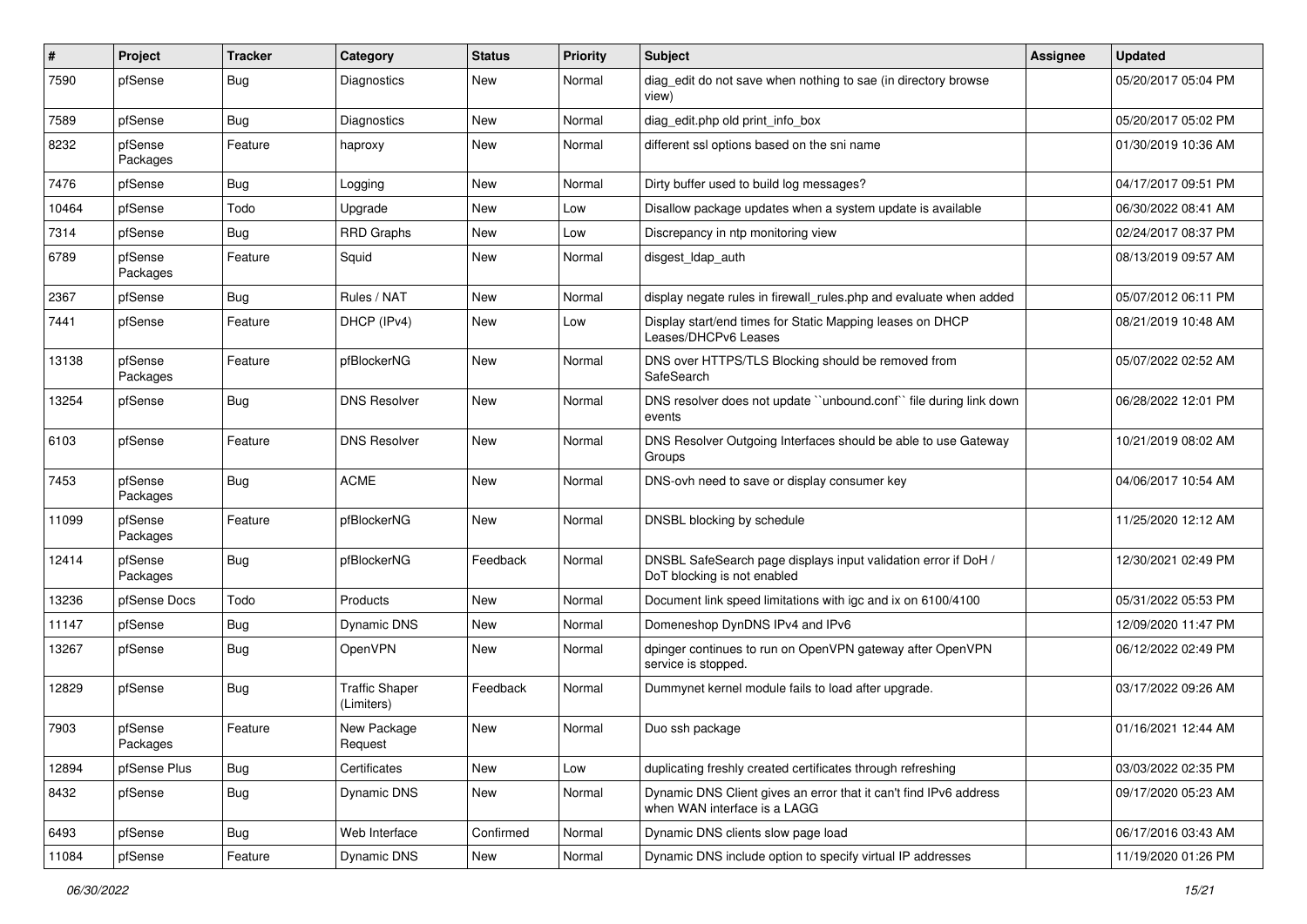| #     | Project             | <b>Tracker</b> | Category                    | <b>Status</b> | <b>Priority</b> | <b>Subject</b>                                                                                 | <b>Assignee</b> | <b>Updated</b>      |
|-------|---------------------|----------------|-----------------------------|---------------|-----------------|------------------------------------------------------------------------------------------------|-----------------|---------------------|
| 7418  | pfSense             | Feature        | <b>Dynamic DNS</b>          | <b>New</b>    | Normal          | Dynamic dns should be sorted interface name                                                    |                 | 08/21/2019 08:58 AM |
| 7551  | pfSense             | Bug            | Rules / NAT                 | <b>New</b>    | Normal          | Dynamic IPsec endpoints not added to rule set after WAN down/up                                |                 | 05/16/2017 02:26 PM |
| 986   | pfSense             | Feature        | Web Interface               | <b>New</b>    | Normal          | Dynamic states view                                                                            |                 | 02/06/2016 04:58 AM |
| 11963 | pfSense<br>Packages | Feature        | <b>FRR</b>                  | <b>New</b>    | Normal          | Dynamically change OSPF interface costs on selected interfaces on<br><b>CARP</b> event         |                 | 05/26/2021 04:13 AM |
| 12308 | pfSense<br>Packages | Feature        | New Package<br>Request      | <b>New</b>    | Normal          | Dynamicaly Update Firewall Aliases from OpenVPN LDAP Group<br>membership of the connected user |                 | 08/27/2021 12:51 AM |
| 7292  | pfSense             | Feature        | <b>Dynamic DNS</b>          | New           | Normal          | DynamicDNS configuration does not sync to HA secondary                                         |                 | 02/21/2017 04:56 PM |
| 9664  | pfSense             | Bug            | Dynamic DNS                 | <b>New</b>    | Normal          | DynDNS and Dual-wan problem with CloudFlare (works with No-Ip)                                 |                 | 08/03/2019 10:00 AM |
| 9805  | pfSense             | Bug            | Dynamic DNS                 | New           | Normal          | dynDNS cloudflare multiple entries                                                             |                 | 10/02/2019 04:51 PM |
| 11980 | pfSense<br>Packages | Bug            | FreeRADIUS                  | Feedback      | Normal          | EAP does not work with SQL backend                                                             |                 | 07/21/2021 07:24 AM |
| 8474  | pfSense             | Feature        | <b>High Availability</b>    | New           | Low             | Easier Conversion to HA Pair from Existing Non-HA Firewall                                     |                 | 04/19/2018 11:52 PM |
| 12705 | pfSense             | Bug            | <b>IPsec</b>                | Incomplete    | Normal          | ECDSA certificate does not work for IPSec VPN phase 1                                          |                 | 01/24/2022 03:22 PM |
| 7085  | pfSense             | Feature        | Rules / NAT                 | <b>New</b>    | Normal          | <b>Edit Firewall Rules Seperator</b>                                                           |                 | 09/10/2017 09:15 AM |
| 3465  | pfSense             | Bug            | Traffic Shaper (ALTQ)   New |               | Normal          | Editing Traffic Shaper queues causes status queues.php error                                   |                 | 02/19/2014 01:53 AM |
| 10467 | pfSense             | Feature        | Notifications               | New           | <b>Very Low</b> | Email alert functionality for system health                                                    |                 | 05/21/2020 06:02 AM |
| 13224 | pfSense             | Bug            | Notifications               | <b>New</b>    | Normal          | Email notification flood when UPS (NUT) and WAN send<br>notifications                          |                 | 05/27/2022 01:58 AM |
| 4128  | pfSense             | Feature        | <b>Notifications</b>        | <b>New</b>    | Normal          | Email notification webgui configuration                                                        |                 | 11/18/2021 12:48 PM |
| 10718 | pfSense             | Feature        | Notifications               | New           | Normal          | Email notifications - add new field to enter a from: name                                      |                 | 07/01/2020 09:08 AM |
| 11567 | pfSense<br>Packages | Feature        | Mail report                 | New           | Normal          | Email report add a note filed request                                                          |                 | 02/27/2021 03:44 PM |
| 8570  | pfSense             | Bug            | <b>XML Parser</b>           | New           | Normal          | Empty (dn)shaper config gets populated with newline                                            |                 | 08/20/2019 02:45 PM |
| 6647  | pfSense             | Todo           | Web Interface               | New           | <b>Very Low</b> | <b>Enable Additional Security Headers</b>                                                      |                 | 05/14/2021 01:09 AM |
| 3793  | pfSense             | Feature        | Rules / NAT                 | New           | Normal          | Enable external authentication support for rules                                               |                 | 08/05/2014 01:09 PM |
| 9704  | pfSense<br>Packages | Feature        | FreeRADIUS                  | New           | Normal          | Enable filter username                                                                         |                 | 08/27/2019 12:07 PM |
| 13227 | pfSense             | Feature        | <b>IPsec</b>                | New           | High            | Enable IPSec Virtual IP Pool assignment by Radius for Mobile<br>Users - SIMPLE FIX             |                 | 05/27/2022 10:15 AM |
| 9544  | pfSense             | Feature        | Routing                     | New           | Normal          | Enable RADIX MPATH                                                                             |                 | 04/21/2022 12:39 PM |
| 13219 | pfSense             | Feature        | Captive Portal              | <b>New</b>    | Very Low        | Enable/Disable single voucher roll                                                             |                 | 05/26/2022 08:14 AM |
| 8050  | pfSense             | Bug            | Interfaces                  | New           | High            | Enabling bridge while interfaces have link freezes console                                     |                 | 11/03/2017 04:38 PM |
| 11414 | pfSense<br>Packages | Bug            | pfBlockerNG                 | <b>New</b>    | Normal          | Enabling feed "Public_DNS4_all" breaks some Google services                                    |                 | 02/13/2021 02:46 AM |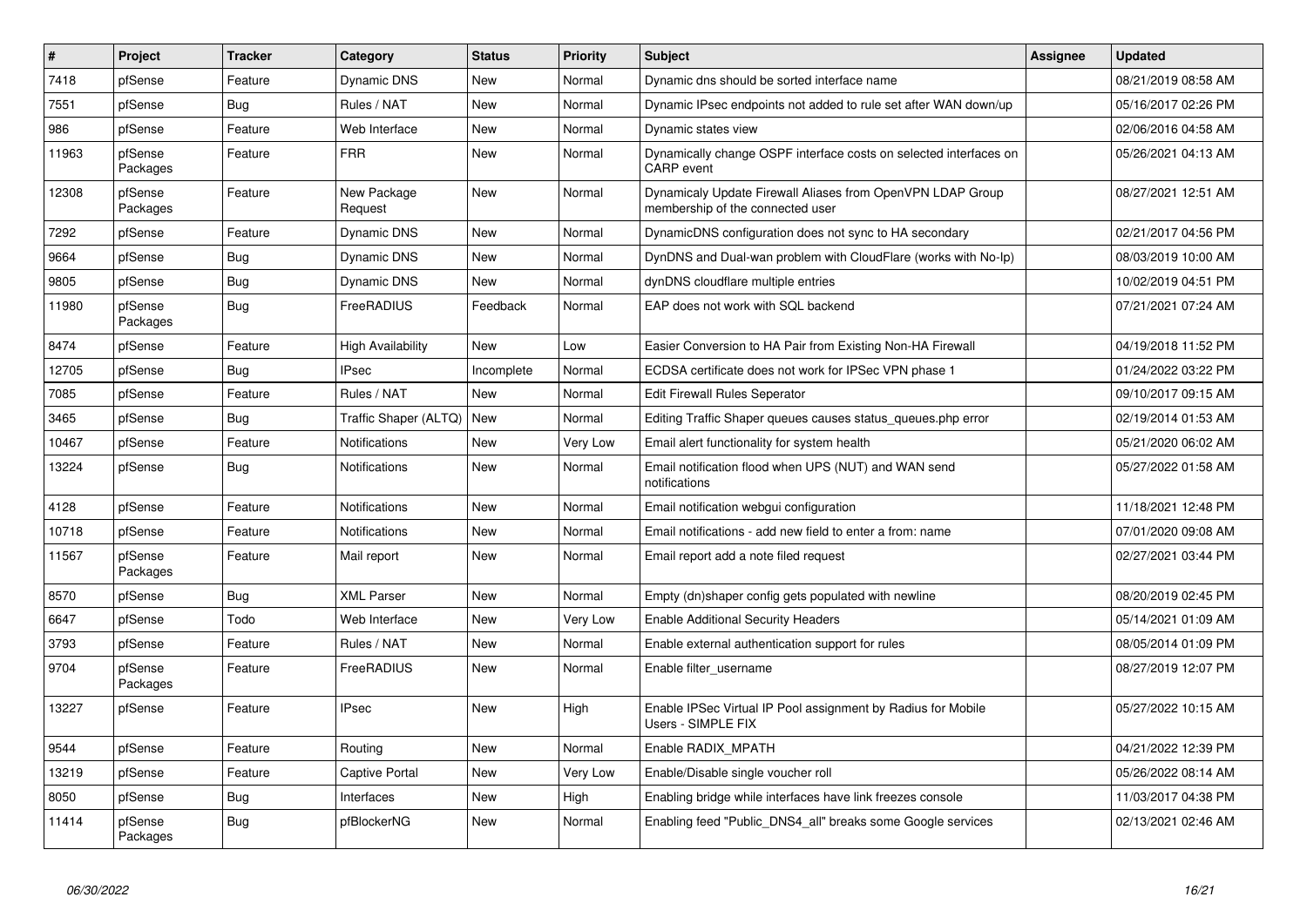| $\#$  | Project             | <b>Tracker</b> | Category                  | <b>Status</b>                 | <b>Priority</b> | <b>Subject</b>                                                                                                                  | Assignee | <b>Updated</b>      |
|-------|---------------------|----------------|---------------------------|-------------------------------|-----------------|---------------------------------------------------------------------------------------------------------------------------------|----------|---------------------|
| 13288 | pfSense             | <b>Bug</b>     | Configuration<br>Backend  | New                           | Normal          | Encode FreeRADIUS Custom Options                                                                                                |          | 06/20/2022 10:36 AM |
| 13287 | pfSense             | Feature        | Configuration<br>Backend  | New                           | Normal          | Encode OpenVPN Custom Options                                                                                                   |          | 06/20/2022 10:33 AM |
| 7977  | pfSense             | Bug            | Translations              | New                           | Normal          | English text shown in stead of translated text (Routing - Gateway<br>groups - edit)                                             |          | 08/21/2019 11:28 AM |
| 13242 | pfSense             | Feature        | <b>Gateway Monitoring</b> | New                           | Normal          | Enhancements to static route creation/deletion for dpinger monitor<br>IPs                                                       |          | 06/03/2022 11:20 AM |
| 13280 | pfSense             | Bug            | Unknown                   | New                           | Normal          | Entries duplicated in /boot/loader.conf                                                                                         |          | 06/19/2022 11:11 AM |
| 13068 | pfSense             | <b>Bug</b>     | Aliases / Tables          | New                           | Normal          | Error loading rules when URL Table IPs content is empty                                                                         |          | 04/17/2022 09:07 PM |
| 8004  | pfSense             | Bug            | <b>NAT Reflection</b>     | New                           | Normal          | Error notice for a deleted NAT that had a RULE or an existing NAT<br>which is claimed to have no NAT port                       |          | 10/24/2017 06:39 PM |
| 13290 | pfSense             | Regression     | <b>Captive Portal</b>     | Feedback                      | Normal          | Error "dummynet: bad switch 21!" with Captive Portals and Limiters<br>active                                                    |          | 06/30/2022 08:06 AM |
| 9690  | pfSense             | Bug            | Interfaces                | New                           | Normal          | Ethernet flow control should be disabled by default                                                                             |          | 08/19/2019 06:45 PM |
| 9241  | pfSense             | <b>Bug</b>     | Interfaces                | New                           | Normal          | Ethernet link cycles up/down if "auto-negotiate" is explicitly selected<br>in interface configuration                           |          | 12/31/2018 08:36 PM |
| 12848 | pfSense             | Feature        | <b>Dynamic DNS</b>        | New                           | Normal          | Evaluation of the DynDNS "Result Match" string                                                                                  |          | 02/22/2022 02:01 AM |
| 11440 | pfSense             | Feature        | Web Interface             | New                           | Low             | Expand collapsed sections by clicking anywhere on header                                                                        |          | 10/28/2021 01:35 PM |
| 8316  | pfSense             | Feature        | Rules / NAT               | New                           | Low             | expiration date when creating new rules                                                                                         |          | 08/21/2019 09:11 AM |
| 2774  | pfSense             | Feature        | DHCP (IPv4)               | New                           | Normal          | Extend DHCP Pools code to allow using different subnets                                                                         |          | 08/19/2019 10:27 AM |
| 12519 | pfSense             | Bug            | Authentication            | New                           | Normal          | Fail authentication using special character in password via the<br>LDAP connector                                               |          | 11/12/2021 07:39 AM |
| 7956  | pfSense             | Feature        | Web Interface             | <b>New</b>                    | Normal          | Favicon able to match GUI colour setting?                                                                                       |          | 10/17/2017 06:36 AM |
| 13165 | pfSense             | Feature        | Dashboard                 | Pull Request<br>Review        | Normal          | Feat: live update for Services dashboard widget                                                                                 |          | 05/15/2022 01:48 AM |
| 7449  | pfSense<br>Packages | Feature        | OpenVPN Client<br>Export  | <b>New</b>                    | Normal          | feature request for openvpn-client-export package, add the support<br>for openypn up and down script, for mapping network drive |          | 08/06/2019 05:06 PM |
| 11921 | pfSense             | Feature        | <b>DNS Resolver</b>       | New                           | Very Low        | Feature Request: Compile unbound with EDNS Client Subnet (ECS)<br>module (--enable-subnet)                                      |          | 05/14/2021 07:29 AM |
| 13199 | pfSense<br>Packages | Feature        | pfBlockerNG               | New                           | Normal          | Feed groups should not have the first listing in the group bar                                                                  |          | 05/23/2022 06:03 AM |
| 12402 | pfSense Docs        | Todo           | Configuration             | New                           | Normal          | Feedback on Configuration - Advanced Configuration Options -<br>Notifications                                                   |          | 09/24/2021 12:46 AM |
| 12268 | pfSense Docs        | Todo           | <b>Firewall Rules</b>     | New                           | Normal          | Feedback on Firewall - Aliases                                                                                                  |          | 08/17/2021 12:55 AM |
| 12770 | pfSense Docs        | Todo           | <b>Firewall Rules</b>     | <b>Pull Request</b><br>Review | Normal          | Feedback on Firewall - Configuring firewall rules                                                                               |          | 06/27/2022 07:42 AM |
| 12237 | pfSense Docs        | Todo           | Hardware                  | New                           | Normal          | Feedback on Hardware - Hardware Tuning and Troubleshooting                                                                      |          | 08/10/2021 03:13 AM |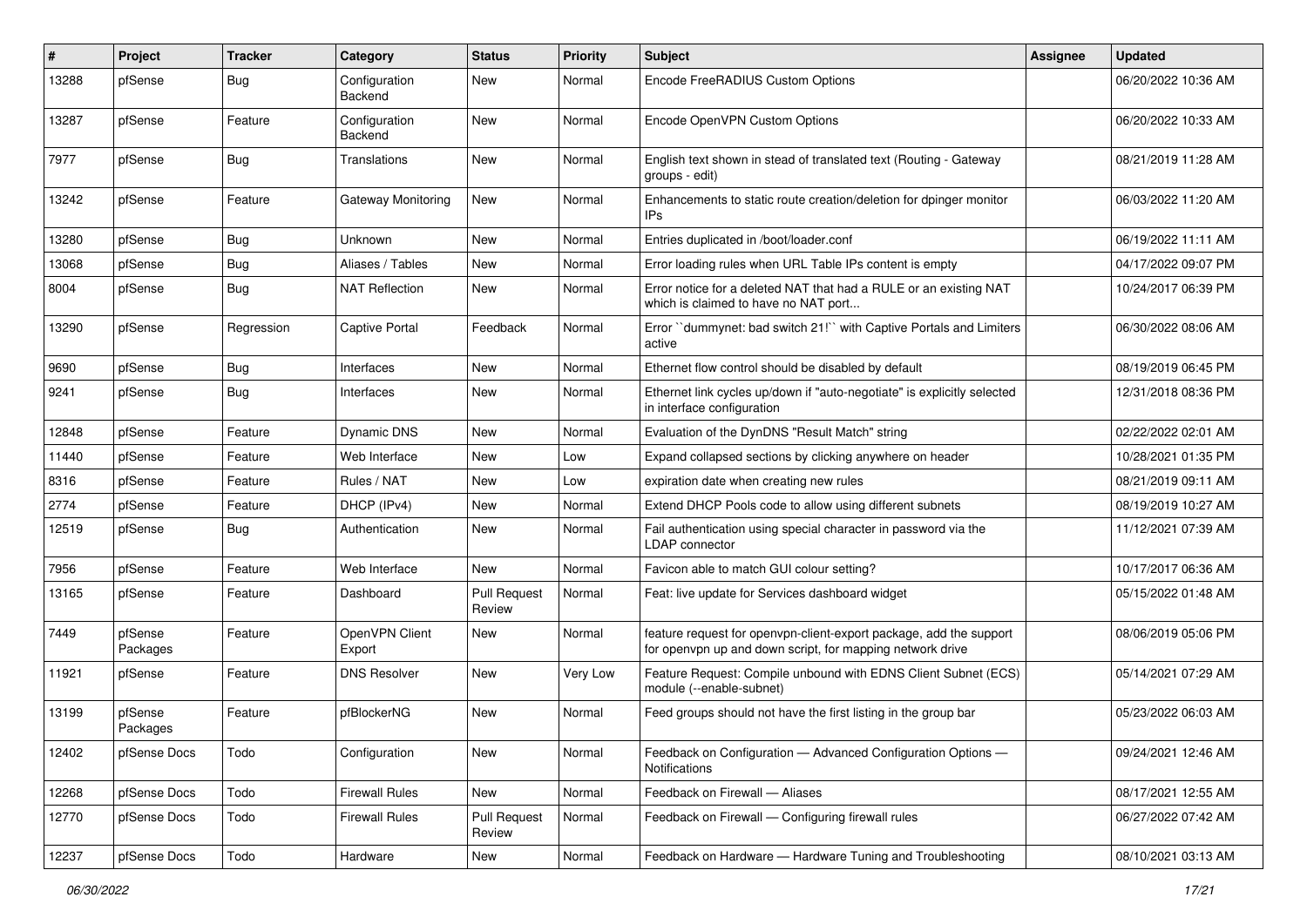| ∦     | Project             | <b>Tracker</b>     | Category                 | <b>Status</b> | <b>Priority</b> | Subject                                                                                                     | <b>Assignee</b> | <b>Updated</b>      |
|-------|---------------------|--------------------|--------------------------|---------------|-----------------|-------------------------------------------------------------------------------------------------------------|-----------------|---------------------|
| 12659 | pfSense Docs        | Todo               | Hardware                 | New           | Normal          | Feedback on Hardware - Hardware Tuning and Troubleshooting -<br>Flow Control for ix                         |                 | 01/16/2022 10:22 AM |
| 12411 | pfSense Docs        | Todo               | High Availability        | New           | Normal          | Feedback on High Availability - pfSense XML-RPC Config Sync<br>Overview                                     |                 | 09/29/2021 10:39 AM |
| 11648 | pfSense Docs        | Todo               | Packages                 | New           | Normal          | Feedback on Packages - AWS VPC Wizard - pfSense Plus<br><b>Configuration Details</b>                        |                 | 03/10/2021 06:30 AM |
| 11026 | pfSense<br>Packages | Feature            | FreeRADIUS               | New           | Low             | Feedback on Packages - FreeRADIUS package                                                                   |                 | 11/02/2020 07:21 AM |
| 11944 | pfSense Docs        | Todo               | Packages                 | New           | Normal          | Feedback on Packages - FRR Package - Bidirectional<br><b>Forwarding Detection</b>                           |                 | 05/21/2021 12:57 AM |
| 12395 | pfSense Docs        | Todo               | Packages                 | New           | Normal          | Feedback on Packages - FRR Package - Border Gateway<br>Protocol - BGP Required Information                  |                 | 09/21/2021 04:32 PM |
| 12098 | pfSense Docs        | Correction         | Configuration            | New           | Normal          | Feedback on pfSense Configuration Recipes - Accessing a<br>CPE/Modem from Inside the Firewall               |                 | 07/02/2021 02:30 AM |
| 12787 | pfSense Docs        | Todo               | <b>IPsec</b>             | New           | Normal          | Feedback on pfSense Configuration Recipes - Routing Internet<br>Traffic Through a Site-to-Site IPsec Tunnel |                 | 02/11/2022 11:28 PM |
| 12883 | pfSense Docs        | Todo               | <b>DNS</b>               | <b>New</b>    | Normal          | Feedback on Services - DNS Resolver - Host Overrides                                                        |                 | 02/28/2022 07:54 PM |
| 12063 | pfSense Docs        | Todo               | <b>Dynamic DNS</b>       | New           | Normal          | Feedback on Services - Dynamic DNS - Configuring RFC 2136<br>Dynamic DNS updates                            |                 | 06/18/2021 06:24 PM |
| 11714 | pfSense Docs        | <b>New Content</b> | <b>High Availability</b> | New           | Normal          | Feedback on Troubleshooting - Troubleshooting High Availability<br><b>DHCP Failover</b>                     |                 | 03/21/2021 05:58 PM |
| 11227 | pfSense<br>Packages | Feature            | pfBlockerNG              | New           | Normal          | Feeds update                                                                                                |                 | 01/07/2021 12:11 AM |
| 11178 | pfSense<br>Packages | Feature            | Filer                    | New           | Normal          | Filer do not ask what to do with previous filename                                                          |                 | 12/31/2020 02:45 AM |
| 10426 | pfSense<br>Packages | Bug                | Filer                    | Feedback      | Normal          | Filer must validate that File name is uniq                                                                  |                 | 04/20/2022 11:02 AM |
| 11235 | pfSense<br>Packages | Bug                | Filer                    | <b>New</b>    | Normal          | Filer run script when "state" unchanged                                                                     |                 | 01/08/2021 07:24 AM |
| 5658  | pfSense             | <b>Bug</b>         | Captive Portal           | Confirmed     | Low             | Files with the same name cannot be uploaded to multiple captive<br>portal zones                             |                 | 12/18/2015 07:19 PM |
| 13067 | pfSense             | Bug                | <b>FilterDNS</b>         | New           | Normal          | filterdns resolve interval is twice the intended value                                                      |                 | 04/17/2022 07:45 PM |
| 12056 | pfSense             | <b>Bug</b>         | Logging                  | New           | Normal          | Filterlog says "Unknown Option %u"                                                                          |                 | 06/18/2021 05:51 AM |
| 10493 | pfSense             | Bug                | <b>IPsec</b>             | New           | Normal          | filter_get_vpns_list() issues                                                                               |                 | 05/06/2020 01:07 AM |
| 10290 | pfSense             | Feature            | Aliases / Tables         | New           | Very Low        | Firewall Aliases Add button on top of list                                                                  |                 | 07/10/2021 01:03 PM |
| 12667 | pfSense<br>Packages | Bug                | WireGuard                | New           | Normal          | Firewall Crashed After Upgrading Wireguard                                                                  |                 | 01/07/2022 09:18 AM |
| 13045 | pfSense<br>Packages | i Bug              | WireGuard                | New           | Normal          | Firewall floating rules ignore WireGuard traffic                                                            |                 | 04/11/2022 09:40 AM |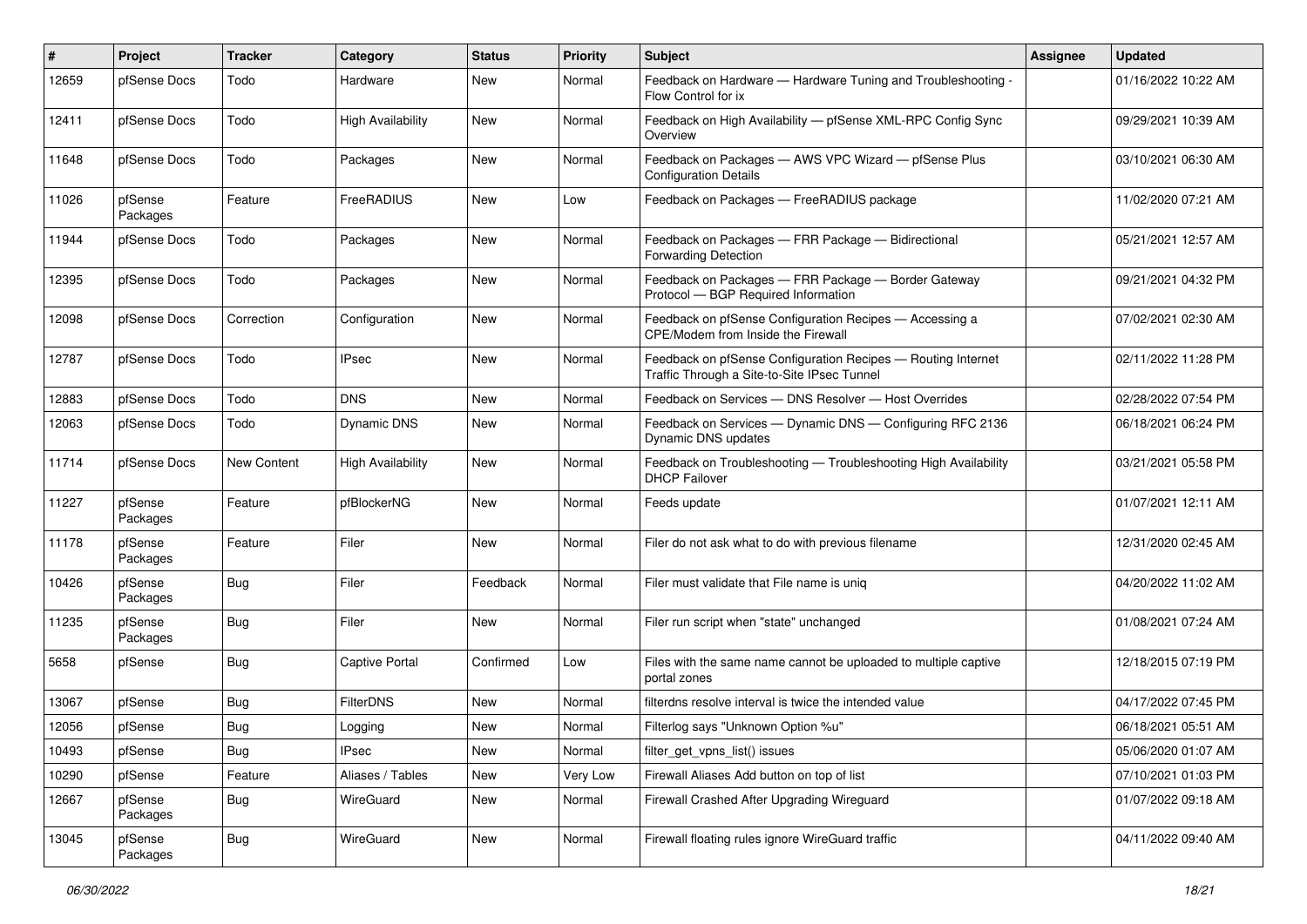| #     | <b>Project</b>      | <b>Tracker</b> | Category                | <b>Status</b>          | Priority | <b>Subject</b>                                                                                                                                              | <b>Assignee</b> | <b>Updated</b>      |
|-------|---------------------|----------------|-------------------------|------------------------|----------|-------------------------------------------------------------------------------------------------------------------------------------------------------------|-----------------|---------------------|
| 12857 | pfSense             | <b>Bug</b>     | Gateways                | <b>New</b>             | Normal   | Firewall gateway goes away when making changes to Bridge0<br>device                                                                                         |                 | 02/27/2022 11:20 AM |
| 10701 | pfSense             | <b>Bug</b>     | Web Interface           | New                    | Very Low | Firewall Log too wide with Rule Description Column                                                                                                          |                 | 06/25/2020 07:36 AM |
| 11566 | pfSense             | <b>Bug</b>     | Web Interface           | <b>New</b>             | Low      | Firewall Maximum Table Entries "default size" is whatever is entered                                                                                        |                 | 02/27/2021 10:01 AM |
| 13144 | pfSense             | Bug            | Rules / NAT             | New                    | Very Low | Firewall rule entries can get out of sync when entries are deleted<br>while other administrators are editing entries simultaneously                         |                 | 05/10/2022 07:26 AM |
| 7373  | pfSense             | <b>Bug</b>     | Rules / NAT             | <b>New</b>             | Normal   | Firewall schedules GUI needs to be redone from scratch                                                                                                      |                 | 08/21/2019 08:56 AM |
| 13051 | pfSense             | <b>Bug</b>     | Traffic Shaper (ALTQ)   | <b>New</b>             | Normal   | Firewall traffic shaper by interface selection unknow                                                                                                       |                 | 04/12/2022 07:03 AM |
| 8270  | pfSense             | Todo           | Web Interface           | New                    | Very Low | Fix grammatically erroneous repetition                                                                                                                      |                 | 01/11/2018 08:19 AM |
| 11589 | pfSense             | Feature        | <b>Traffic Graphs</b>   | Pull Request<br>Review | Low      | Fix iftop experimental traffic fetcher, unify and improve output style                                                                                      |                 | 03/03/2021 03:30 PM |
| 11232 | pfSense             | Bug            | <b>Operating System</b> | <b>New</b>             | Normal   | Fix pfSense fsync                                                                                                                                           |                 | 01/08/2021 08:53 AM |
| 10503 | pfSense<br>Packages | Bug            | <b>FRR</b>              | <b>New</b>             | Normal   | Flapping any GW in multi-WAN influences restating all IPsec tunnels<br>in FRR which leads to dropping all IPsec VTI static routes and<br>related BGP issues |                 | 05/08/2020 07:51 PM |
| 13161 | pfSense             | Feature        | Web Interface           | New                    | Very Low | FLASH PORT'S LED button, to help quickly find port that need to be<br>connected to patch&cable                                                              |                 | 05/14/2022 06:35 AM |
| 13046 | pfSense             | Bug            | Rules / NAT             | New                    | Normal   | Floating rule applied to IPv6 interface with a SLAAC DHCPv6<br>gateway reports error on boot                                                                |                 | 04/11/2022 09:50 AM |
| 6627  | pfSense             | <b>Bug</b>     | Rules / NAT             | <b>New</b>             | Normal   | floating tab match rules ignore quick action so should be removed                                                                                           |                 | 07/18/2016 02:15 PM |
| 8752  | pfSense<br>Packages | Bug            | squidguard              | New                    | Normal   | For SquidGuard in "Common ACL" menu "Target Rules List"<br>"access" option always stays with default value '---' for my Target<br>category                  |                 | 08/06/2018 05:53 AM |
| 7934  | pfSense             | Feature        | Dashboard               | New                    | Very Low | format support phone# for international use                                                                                                                 |                 | 10/12/2017 04:38 PM |
| 11522 | pfSense<br>Packages | <b>Bug</b>     | Zabbix                  | New                    | Normal   | fping6 error                                                                                                                                                |                 | 02/24/2021 07:13 AM |
| 8589  | pfSense<br>Packages | <b>Bug</b>     | FreeRADIUS              | <b>New</b>             | Normal   | FreeRadius 0.15.5 2 ignoring tunnelled-reply=no                                                                                                             |                 | 02/18/2019 03:40 PM |
| 8513  | pfSense<br>Packages | Bug            | FreeRADIUS              | New                    | High     | Freeradius 3.x Idap problem                                                                                                                                 |                 | 02/18/2019 05:22 PM |
| 10695 | pfSense<br>Packages | <b>Bug</b>     | FreeRADIUS              | <b>New</b>             | Normal   | Free Radius Accounting skipping MBs after reboot due to power<br>down                                                                                       |                 | 06/24/2020 04:49 AM |
| 8031  | pfSense<br>Packages | Feature        | FreeRADIUS              | New                    | Normal   | FreeRADIUS copy entry function                                                                                                                              |                 | 08/16/2019 01:01 PM |
| 11534 | pfSense<br>Packages | Regression     | FreeRADIUS              | New                    | High     | FreeRADIUS EAP anonymous connection forbidden out-of-tunnel                                                                                                 |                 | 07/14/2021 02:32 AM |
| 4506  | pfSense<br>Packages | Feature        | FreeRADIUS              | <b>New</b>             | Normal   | FreeRADIUS groups/hunt groups                                                                                                                               |                 | 03/10/2015 08:51 PM |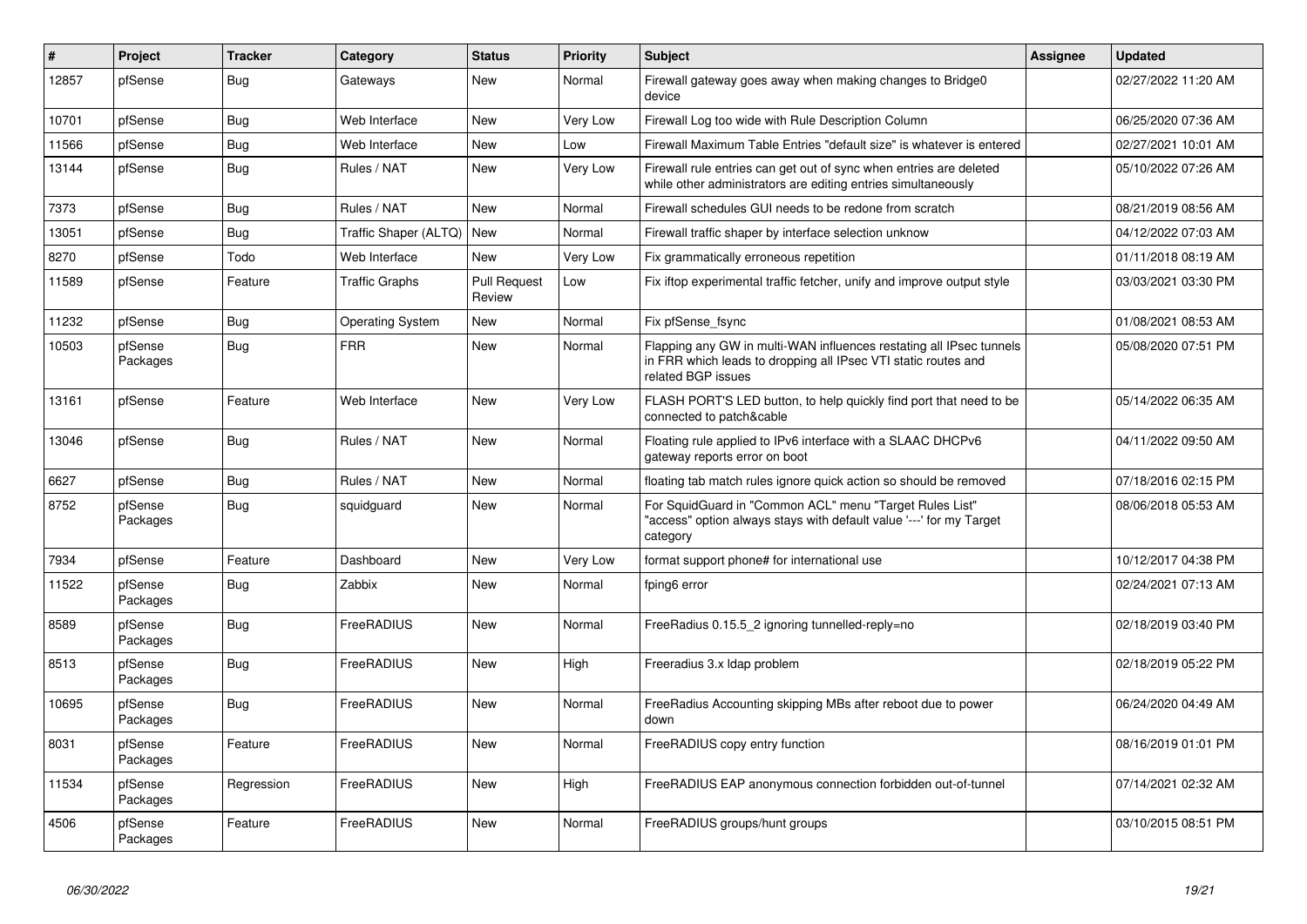| $\#$  | Project             | <b>Tracker</b> | Category               | <b>Status</b>                 | <b>Priority</b> | <b>Subject</b>                                                                                                                                                          | Assignee | <b>Updated</b>      |
|-------|---------------------|----------------|------------------------|-------------------------------|-----------------|-------------------------------------------------------------------------------------------------------------------------------------------------------------------------|----------|---------------------|
| 12982 | pfSense<br>Packages | Bug            | FreeRADIUS             | New                           | Normal          | FreeRadius RadReply table entries missing from pf                                                                                                                       |          | 06/19/2022 05:38 PM |
| 11802 | pfSense<br>Packages | <b>Bug</b>     | FreeRADIUS             | New                           | Normal          | FreeRADIUS sync                                                                                                                                                         |          | 05/10/2021 04:18 AM |
| 12742 | pfSense<br>Packages | <b>Bug</b>     | FreeRADIUS             | Feedback                      | Normal          | freeRADIUS virtual-server-default: modules dailycounter,<br>monthlycounter, noresetcounter, expire on login in authorize<br>section prevent virtual server from loading |          | 03/01/2022 12:45 PM |
| 12126 | pfSense<br>Packages | <b>Bug</b>     | FreeRADIUS             | New                           | Normal          | freeradius3 0.15.7 31                                                                                                                                                   |          | 10/11/2021 08:21 AM |
| 10935 | pfSense<br>Packages | <b>Bug</b>     | <b>FRR</b>             | New                           | Normal          | FRR 0.6.7-6 - BGPD service recycled IPv6 without Route Map                                                                                                              |          | 12/30/2020 05:00 PM |
| 10516 | pfSense<br>Packages | Bug            | <b>FRR</b>             | <b>New</b>                    | Normal          | FRR Access list                                                                                                                                                         |          | 12/06/2020 11:02 PM |
| 11841 | pfSense<br>Packages | <b>Bug</b>     | <b>FRR</b>             | New                           | Normal          | FRR access lists default bahavior changed to permit by default                                                                                                          |          | 04/22/2021 09:52 AM |
| 12951 | pfSense<br>Packages | <b>Bug</b>     | <b>FRR</b>             | Feedback                      | Normal          | FRR cannot remove IPv6 routes                                                                                                                                           |          | 03/22/2022 09:24 PM |
| 11650 | pfSense<br>Packages | Bug            | <b>FRR</b>             | New                           | Very Low        | FRR configuration broken on restore of manually edited FRR config<br>sections                                                                                           |          | 03/10/2021 08:50 AM |
| 11377 | pfSense<br>Packages | <b>Bug</b>     | <b>FRR</b>             | <b>Pull Request</b><br>Review | Normal          | FRR deinstall                                                                                                                                                           |          | 03/10/2021 08:21 AM |
| 11936 | pfSense<br>Packages | Bug            | <b>FRR</b>             | Incomplete                    | High            | FRR does not connect BGP when using password                                                                                                                            |          | 05/19/2021 08:12 AM |
| 12889 | pfSense<br>Packages | Feature        | <b>FRR</b>             | <b>New</b>                    | Normal          | FRR GUI add set ipv6 next-hop global                                                                                                                                    |          | 03/02/2022 06:10 AM |
| 11835 | pfSense<br>Packages | <b>Bug</b>     | <b>FRR</b>             | <b>New</b>                    | Normal          | FRR OSPF redistributed connected routes disappearing                                                                                                                    |          | 04/22/2021 07:11 AM |
| 11158 | pfSense<br>Packages | Bug            | <b>FRR</b>             | New                           | High            | <b>FRR Prefix Lists</b>                                                                                                                                                 |          | 12/30/2020 04:55 PM |
| 8547  | pfSense<br>Packages | Feature        | New Package<br>Request | New                           | Normal          | fwknop Port Knocking Package                                                                                                                                            |          | 02/08/2021 12:17 PM |
| 8743  | pfSense             | Todo           | Gateways               | <b>New</b>                    | Low             | Gateway Groups page should list gateways in tier order                                                                                                                  |          | 08/14/2019 12:16 PM |
| 11960 | pfSense             | Bug            | Gateway Monitoring     | Feedback                      | Normal          | Gateway Monitoring Traffic Goes Out Default Gateway                                                                                                                     |          | 12/20/2021 05:43 AM |
| 7671  | pfSense             | Feature        | Gateway Monitoring     | New                           | Normal          | Gateway Monitoring Via Custom Script or Telnet.                                                                                                                         |          | 09/18/2020 02:59 PM |
| 3312  | pfSense             | <b>Bug</b>     | <b>IPsec</b>           | <b>New</b>                    | Normal          | Gateway on IPsec rules is not functional in pf                                                                                                                          |          | 01/28/2020 10:09 PM |
| 8343  | pfSense             | <b>Bug</b>     | Gateways               | New                           | Normal          | Gateway Routes (Default Routes) not removed in Kernel when<br>removed from GUI                                                                                          |          | 05/14/2020 01:22 AM |
| 12534 | pfSense Plus        | Feature        | Hardware / Drivers     | New                           | Normal          | Generate a ISO Image for Remote Restore of pfSense Plus on the<br>XG-1537 and 1541 units with IPMI                                                                      |          | 05/30/2022 10:28 AM |